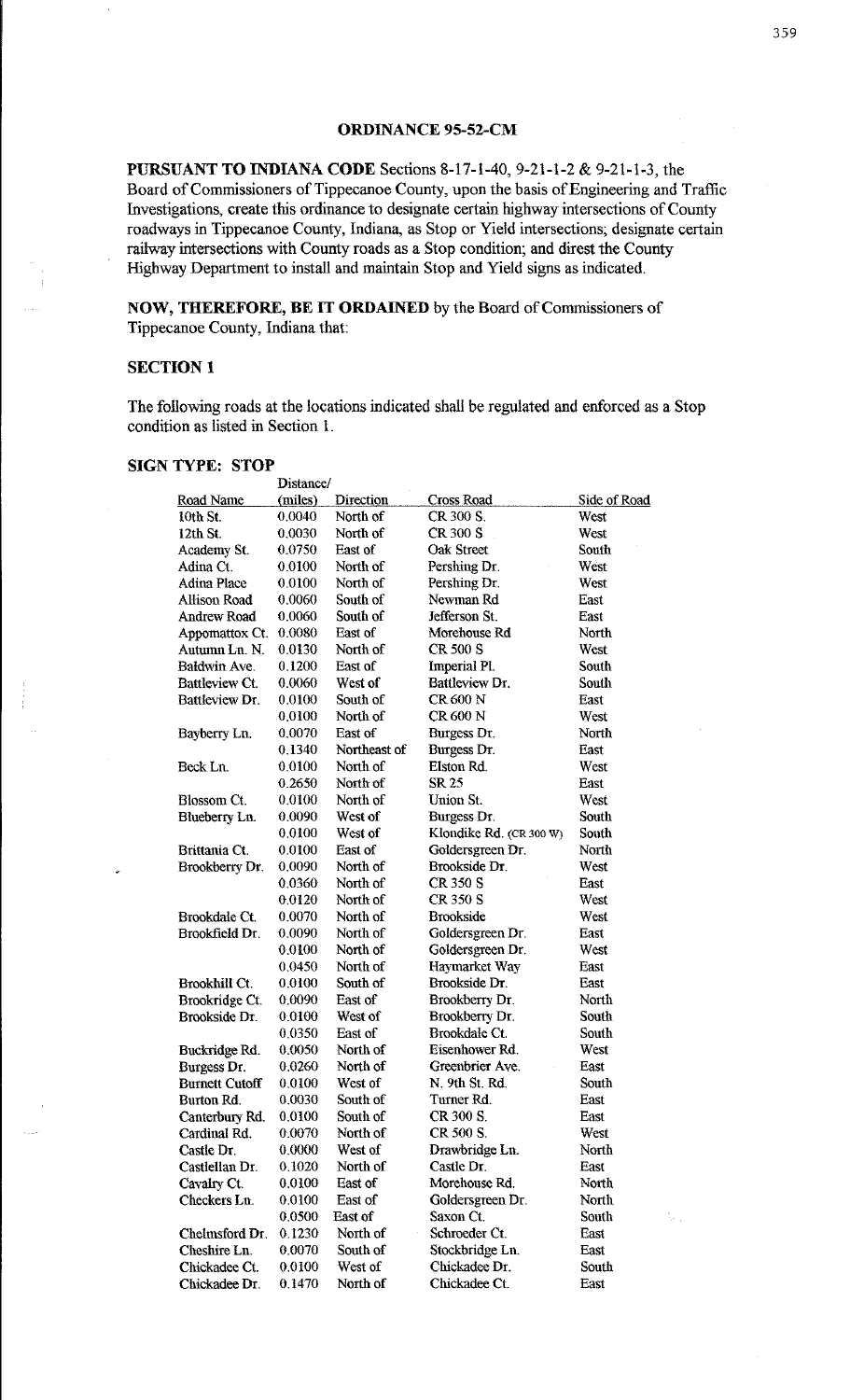|                | 0.0170 | North of | CR 500 S.                | West  |
|----------------|--------|----------|--------------------------|-------|
| Church St.     | 0.0040 | North of | Carney St.               | West  |
|                | 0.0730 | East of  | CR 675 E.                | South |
|                | 0.0560 | North of | CR 700 N                 | East  |
|                | 0.0050 | East of  | Forest St.               | North |
|                | 0.0430 | East of  | Orchard St.              | South |
| Churchill Ct.  | 0.0100 | West of  | Brookfield Dr.           | South |
| Coldbrook Ct.  | 0.0000 | South of | Spring Ct. S.            | East  |
| College St.    | 0.0940 | East of  | Oak St.                  | South |
| Columbia St.   | 0.0450 | East of  | Mulberry St.             | South |
|                | 0.0100 | East of  | Washington St. (700 W)   | North |
| Courtland Ave. | 0.0570 | North of | Baldwin Ave.             | East  |
| Courtland Ave. | 0.0060 | North of | Rome Dr.                 | West  |
|                | 0.0100 | North of | Union St.                | West  |
| CR 100 E.      | 1.9900 | North of | CR 1000 S.               | East  |
|                | 0.0100 | North of | CR 350 S.                | West  |
|                | 0.4970 | North of | CR 350 S.                | East  |
|                | 0.7440 | North of | CR 430 S.                | East  |
|                | 0.0070 | North of | CR 510 S.                | West  |
|                | 1.8820 | North of | CR 700 S.                | East  |
|                | 0.0060 | North of | CR 800 S.                | West  |
| CR 100 N.      | 0.9950 | East of  | CR 675 E.                | South |
|                | 0.0070 | East of  | CR 775 E.                | North |
|                | 0.5020 | East of  | CR 850 E.                | South |
|                | 0.0080 | East of  | CR 900 E.                | North |
| CR 100 S.      | 1.5100 | East of  | CR 350 E.                | South |
|                | 0.0080 | East of  | CR 500 E.                |       |
|                | 0.0060 | East of  | CR 900 E.                | North |
|                | 0.1000 | North of |                          | North |
|                |        |          | <b>SR 25</b>             | East  |
| CR 1000 S.     | 0.0100 | East of  | CR 100 E.                | North |
|                | 0.9910 | East of  | CR 100 E.                | South |
|                | 0.0110 | East of  | CR 200 E.                | North |
|                | 0.4990 | East of  | CR 350 E.                | South |
|                | 0.0060 | East of  | CR 500 E.                | North |
|                | 1.2650 | East of  | CR 575 E.                | South |
|                | 0.7400 | East of  | CR 625 W.                | South |
|                | 0.0070 | East of  | CR 700 E.                | North |
| CR 1050 S.     | 0.9910 | East of  | SR 43                    | South |
| CR 1075 E.     | 0.0070 | South of | CR 500 S.                | East  |
|                | 0,0070 | North of | CR 500 S.                | West  |
| CR 125 E.      | 0.0070 | North of | CR 800 S.                | West  |
|                | 0.4960 | North of | CR 800 S.                | East  |
| CR 125 W.      | 0.0100 | South of | CR 1200 S.               | West  |
|                | 0.0100 | South of | CR 925 S.                | East  |
| CR 1250 S.     | 0.9940 | West of  | SR 25                    | North |
|                | 0.0070 | West of  | CR 175 W.                | South |
| CR 1300 S.     | 0.0060 | East of  | <b>CR 400 W</b>          | North |
|                | 0.9980 | East of  | CR 600 E.                | North |
| CR 150 E.      | 0.0060 | North of | CR 430 S.                | East  |
|                | 0.0060 | North of | CR 430 S.                | West  |
|                | 0.0050 | North of | S. County Line Rd.       | West  |
| CR 1325 S.     | 0.7710 | East of  | CR 475 W.                | South |
|                | 0.6470 | North of | Wea School Rd.           | West  |
|                | 0.6470 | North of | Wea School Rd.           | East  |
| CR 150 S.      | 0.0100 | North of | CR 1200 S.               | West  |
|                | 1.6540 | North of | CR 700 S.                | East  |
|                | 0.0060 | North of | CR 800 S.                | West  |
|                | 1.4300 | North of | CR 950 S.                | East  |
|                | 0.9990 | North of | <b>SR 28</b>             | East  |
| CR 200 N.      | 0.7490 | East of  | CR 1025 E.               | South |
|                | 0.0050 | East of  | CR 400 E.                | North |
|                | 0.0060 | East of  | CR 900 E.                | North |
|                | 1.5560 | East of  | SR 25                    | South |
| CR 200 N.      | 0.9610 | East of  | CR 400 W.                | South |
| (Lindbergh Rd) | .0080  | East of  | Klondike Rd. (CR 300 W.) | North |
|                | 0.0100 | West of  | McCormick Rd.            | South |
|                | 0.0100 | East of  | McCormick Rd.            | North |
| CR 200 S.      | 0.0130 | East of  | CR 475 E.                | South |
|                | 0.1300 | East of  | CR 475 E.                | North |
|                | 0.0070 | East of  | CR 700 W.                | North |
|                | 0.0100 | West of  | CR 700 W.                | South |

 $\frac{1}{\sqrt{2}}$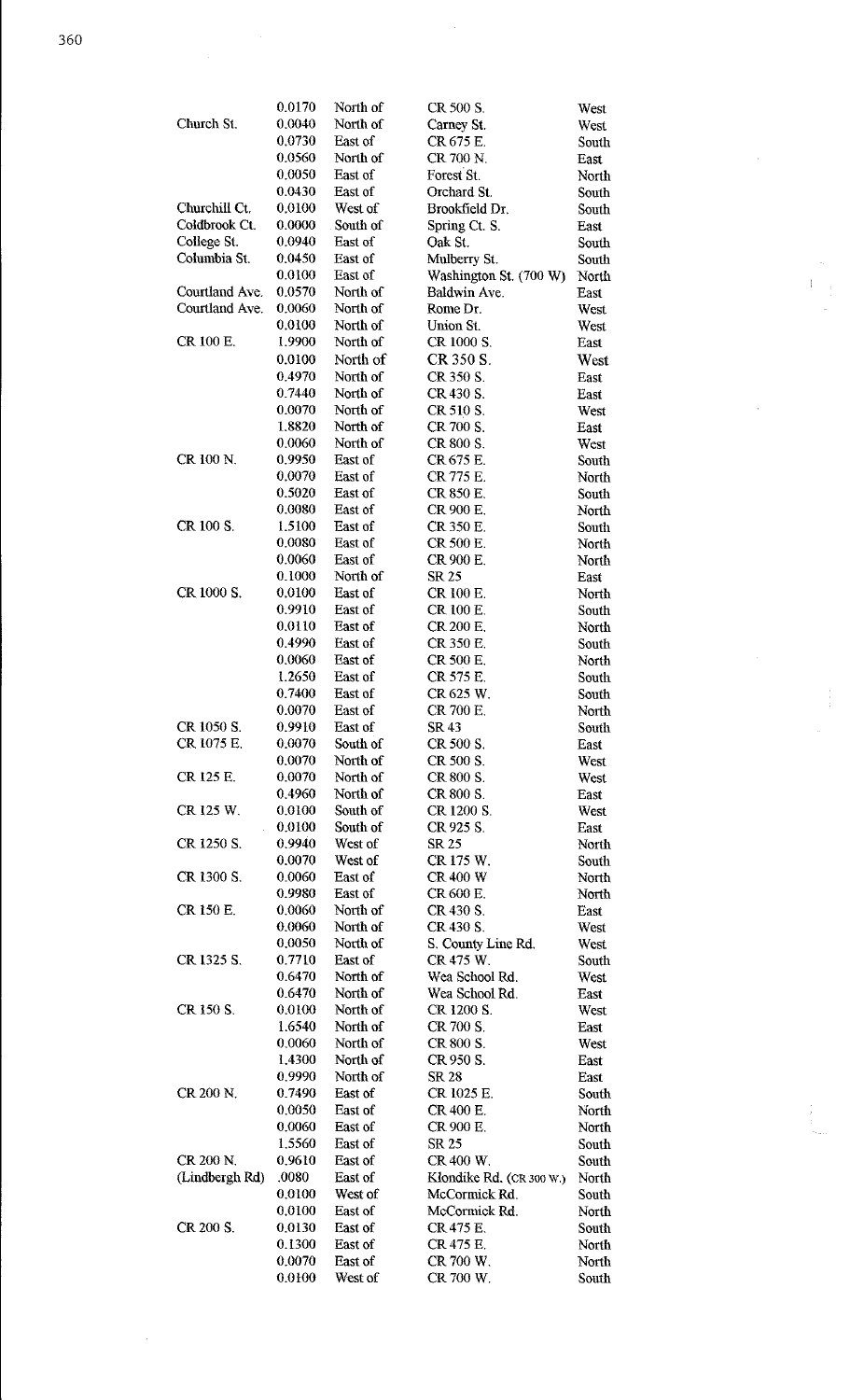|                        | 1.0750           | East of              | SR 38                           | South         |
|------------------------|------------------|----------------------|---------------------------------|---------------|
|                        | 1.0750           | East of              | SR 38                           | North         |
| CR 200 W.              | 1.1650           | North of             | CR 925 S.                       | East          |
| CR 225 W.              | 1.4940           | North of             | CR 600 N.                       | East          |
|                        | 0.0110           | North of             | Morehouse Rd.                   | West          |
| CR 250 E.              | 1,0000           | North of             | CR 350 S.                       | East          |
|                        | 0.0060           | North of             | CR 800 S.                       | West          |
| CR 250 N.              | 0.7600           | East of              | CR 1025 E.                      | South         |
|                        | 0.9560           | East of              | CR 400 W.                       | South         |
|                        | 0.0060           | East of              | CR 900 E.                       | North         |
| CR 250 S.              | 0.0100           | East of              | Old Romney Rd.                  | North         |
| CR 250 W.              | 0.0100           | North of             | CR 750 N.                       | West          |
|                        | 1.4550           | North of             | <b>US 52</b>                    | East          |
| CR 275 E.<br>CR 300 E. | 0.0100<br>0.0110 | South of<br>North of | CR 900 N.<br>Prophet's Rock Rd. | East          |
| CR 300 N.              | 0.4900           | East of              | CR 850 E.                       | West<br>South |
|                        | 0.0110           | West of              | E. County Line Rd.              | South         |
| CR 300 S.              | 0.4960           | East of              | CR 100 E.                       | South         |
|                        | 0.0050           | East of              | CR 100 E.                       | North         |
|                        | 0.4960           | East of              | CR 50 E.                        | South         |
|                        | 0.0100           | East of              | CR 700 W.                       | North         |
|                        | 0.0070           | West of              | CR 700 W.                       | South         |
|                        | 0.0040           | East of              | Old Romney Rd.                  | North         |
| CR 300 W.              | 0.0170           | North of             | S. River Rd.                    | West          |
| CR 325 N.              | 0.0100           | East of              | CR 900 E.                       | North         |
| CR 350 E.              | 0.0100           | North of             | CR 300 N.                       | West          |
|                        | 0.0030           | North of             | CR 900 S.                       | West          |
|                        | 0.8770           | North of             | CR 950 S.                       | East          |
|                        | 0.9670           | North of             | SR 38                           | East          |
| CR 350 N.              | 0.8000           | East of              | CR 1025 E.                      | South         |
|                        | 0.0100           | East of              | CR 650 W.                       | North         |
|                        | 0.1640           | East of              | CR 650 W.                       | South         |
|                        | 1.1850           | East of              | CR 775 W.                       | South         |
|                        | 0.0110           | East of              | Jackson Hwy.                    | North         |
|                        | 0.0140           | East of              | Morehouse Rd.                   | North         |
|                        | 0.0050           | East of              | W. County Line Rd.              | North         |
| CR 350 S.              | 0,0060           | East of              | CR 100 E.                       | North         |
|                        | 0.4920           | East of              | CR 100 E.                       | South         |
|                        | 0.0090           | East of              | CR 1050 E.                      | North         |
|                        | 0.9870           | East of              | CR 150 E.                       | South         |
|                        | 0.0080           | East of              | CR 150 E.                       | North         |
|                        | 0.0190           | East of              | CR 250 E.                       | North         |
|                        | 0.4880           | East of              | CR 50 E.                        | South         |
|                        | 0.9960           | East of              | CR 950 E.                       | South         |
| CR 350 W.              | 0.0140           | North of             | CR 400 W.                       | West          |
|                        | 0.0080           | North of             | CR 750 N.                       | West          |
|                        | 0.0100           | North of             | Division Rd.                    | West          |
|                        | 0.0100           | North of             | Division Rd.                    | West          |
|                        | 0.4220           | North of<br>North of | S. River Rd.<br>S. River Rd.    | East          |
| CR 375 S.              | 0.0130<br>0.0100 | East of              | Old Romney Rd.                  | West<br>North |
| CR 400 E.              | 0.0080           | North of             | CR 1200 S.                      | West          |
|                        | 0.9990           | North of             | CR 1300 S.                      | East          |
|                        | 1.0070           | North of             | CR 200 N.                       | East          |
|                        | 0.0050           | North of             | CR 200 N.                       | West          |
|                        | 0.5170           | North of             | Eisenhower Rd.                  | East          |
|                        | 0.0090           | North of             | Eisenhower Rd.                  | West          |
| CR 400 N.              | 0.0050           | East of              | CR 500 E.                       | North         |
|                        | 1.0020           | East of              | CR 500 E.                       | North         |
|                        | 0.3220           | West of              | CR 625 E.                       | South         |
|                        | 1.2450           | East of              | CR 625 E.                       | South         |
|                        | 0.0130           | East of              | CR 750 E.                       | North         |
|                        | 1.0080           | East of              | CR 800 E.                       | South         |
|                        | 0.0100           | East of              | CR 900 S.                       | North         |
|                        | 0.0100           | West of              | E. County Line Rd.              | South         |
| CR 400 S.              | 0.7400           | East of              | CR 25 E.                        | South         |
|                        | 0.0080           | East of              | CR 25 E.                        | North         |
|                        | 0.0100           | East if              | CR 700 W.                       | North         |
|                        | 1.3750           | East of              | Newcastle Rd.                   | South         |
|                        | 0.3000           | East of              | US 52                           | South         |
| CR 400 W.              | 0.0100           | North of             | CR 200 N. (Lindburgh Rd)        | West          |

 $\ddot{ }$ 

Ì

 $\frac{1}{4}$ 

 $\hat{\mathcal{L}}$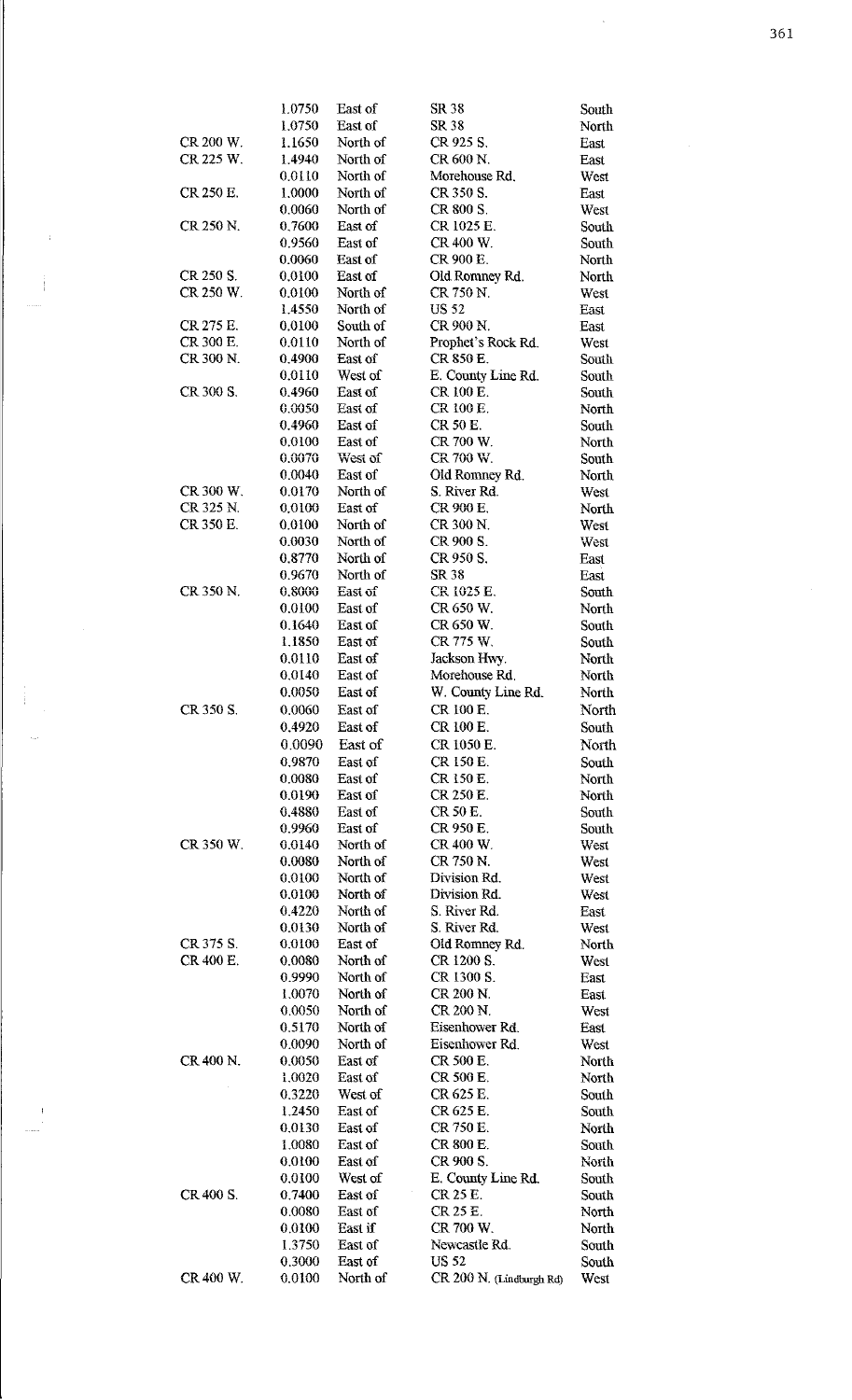1.4900 North of CR 950 S. East 0.0190 North of SR26 East CR 425 W. 0.0060 North of CR 500 N. West<br>0.9960 North of CR 500 N. East CR 500 N. CR 430 S. 0.4960 East of CR 100 E. South 0.0060 East of CR 100 E. North 0.0060 East of CR 100 E. North<br>0.9930 East of CR 150 E. South 0.9930 East of CR 150 E.<br>0.0080 East of CR 150 E. 0.0080 East of CR 150 E. North<br>1.0030 North of CR 1300 S. East CR 450 E. 1.0030 North of CR 1300 S. 0.0070 North of CR 800 S. West<br>0.8030 North of CR 900 S. East CR 900 S. 0.0070 North of CR 900 S. West<br>0.0060 North of S. County Line Rd. West 0.0060 North of S. County Line Rd. West<br>0.7480 East of CR 375 W. South CR 450 N. 0.7480 East of CR 375 W. South 1.2500 East of CR 625 E. South 1.2500 East of CR625 E. South<br>0.0070 East of CR250 E. North CR 450 S. 0.0070 East of CR 250 E.<br>0.4960 East of CR 450 E. 0.4960 East of CR 450 E. South<br>0.0100 East of CR 500 E. North 0.0100 East of CR 500 E.<br>0.0070 North of CR 600 N. CR450W. 0.0070 North of CR600N. West CR 475 E. 0.0070 North of CR 200 S. West<br>0.9640 North of CR 900 N. East 0.9640 North of CR 900 N.<br>0.0100 North of CR 900 N. 0.0100 North of CR 900 N. West<br>1.9500 North of Pretty Prairie Rd. East 1.9500 North of Pretty Prairie Rd. East<br>0.7910 North of SR 38 0.7910 North of SR 38 East<br>0.7980 North of SR 38 West 0.7980 North of<br>0.0080 North of CR475W. 0.0080 North of Jackson Hwy. West<br>CR50 E. 0.1780 North of Beck Ln. East CR50E. 0.1780 North of BeckLn. East 0.0050 North of Beck Ln. West<br>0.0110 North of CR 300 S. West 0.0110 North of CR 300 S.<br>0.4980 North of CR 350 S. CR 350 S. East 0.0060 North of CR 350 S. West<br>1.6100 North of Frontage Rd. South CR 50 N. 1.6100 North of Frontage Rd.<br>CR 50 W. 0.9900 North of CR 500 N. CR 50 W. 0.9900 North of CR 500 N. East<br>0.0100 North of CR 600 N. West 0.0100 North of CR 600 N. West<br>0.0100 North of CR 750 N. West 0.0100 North of CR 750 N.<br>0.9840 North of CR 1000 S CR 500 E. 0.9840 North of CR 1000 S. East<br>0.0080 North of CR 1200 S. West CR 1200 S. 0.9950 North of CR 1300 S. East<br>0.0070 North of CR 1300 S. West CR 1300 S. 0.0060 North of CR 200 N. West<br>0.9770 North of CR 200 N. East 0.9770 North of CR 200 N. East<br>0.0100 North of CR 200 S. West 0.0100 North of CR 200 S.<br>0.0110 North of CR 300 N 0.0110 North of CR 300 N. West<br>1.4300 North of CR 300 N. East 1.4300 North of CR 300 N. East<br>0.0100 North of CR 450 N. West 0.0100 North of CR450 N. West<br>0.0070 North of Pretty Prairie Rd. West 0.0070 North of Pretty Prairie Rd. West<br>0.9970 North of S. County Line Rd. North of S. County Line Rd. East 0.0060 North of S. County Line Rd. West CR 500 N. 1.1670 East of CR 1000 E. South<br>0.8410 East of CR 140 W. South East of CR 140 W. South 0.0060 East of CR 225 W. North<br>1.1520 East of CR 375 W. South 1.1520 East of CR375 W. South<br>0.0050 East of CR50 W. North East of CR 50 W. North 0.3450 East of Morehouse Rd. South 0.0050 East of Morehouse Rd. Center 0.0060 East of Morehouse Rd. North<br>0.3450 East of SR 25 South East of CR 500 S. 0.0080 East of CR 100 E. North 0.0050 East of CR 250 E. North East of CR 250 E. North 2.0060 East of CR250E. South 0.7440 East of CR575W. South 0.0000 East of CR600W. North 0.0080 East of CR 900 E. North<br>1.0130 East of US 231 South 1.0130 East of US 231 South CR 500 W. 0.0080 North of Division Rd. West<br>CR 510 S. 0.0110 East of W. County Line Rd. North CR 510 S.  $0.0110$  East of W. County Line Rd. North CR525 E. 1.0080 North of CR800 S. East CR550E. 0.0100 East of CR475E. North

0.0070 North of CR900 S. West

CR 600 E. North

CR 550 N. 1.0000 East of CR 1000 E. South<br>0.0050 East of CR 600 E. North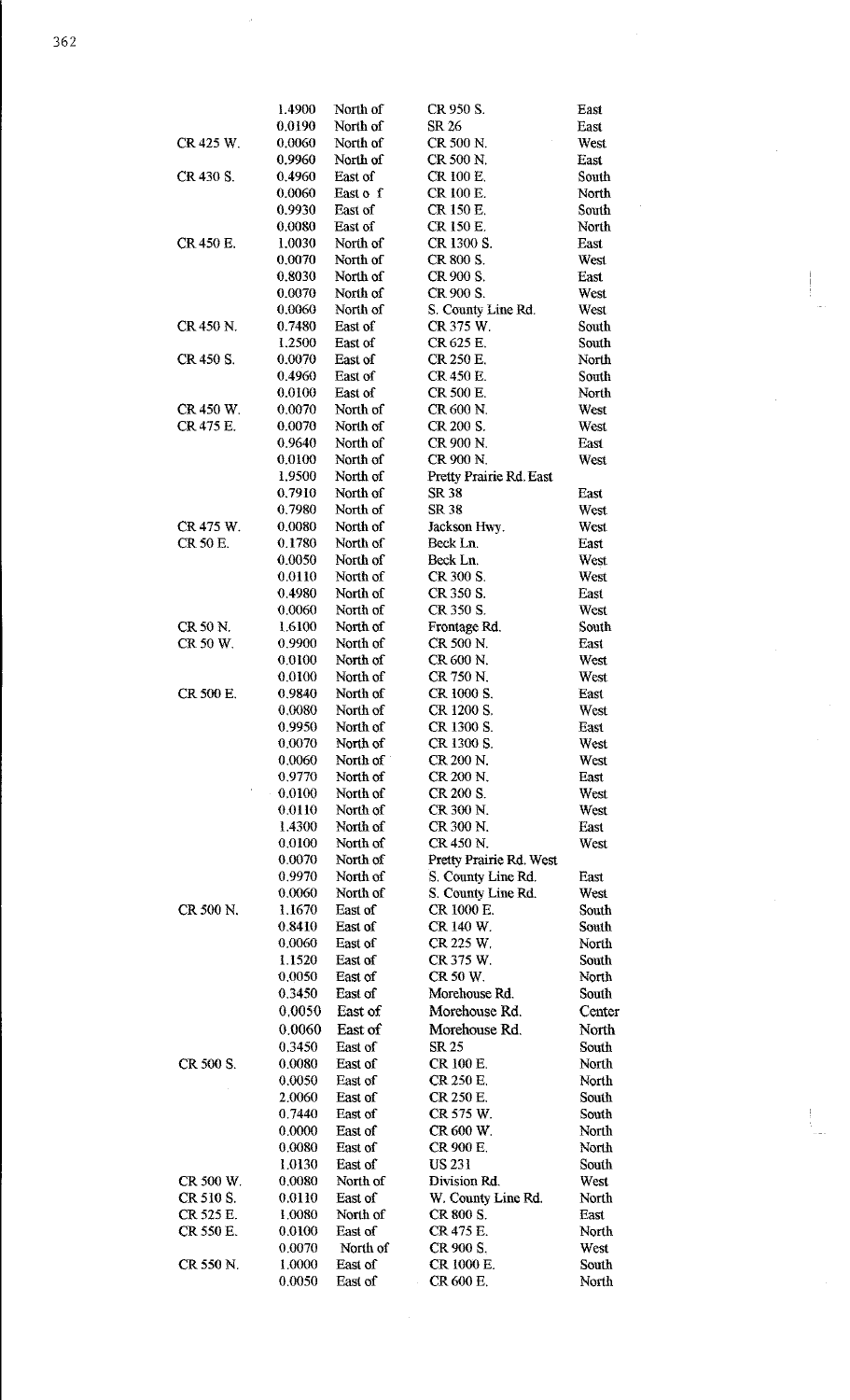|           | 0.4890 | East of  | CR 700 E.          | South |
|-----------|--------|----------|--------------------|-------|
| CR 550 W. | 1.9700 | North of | CR 1000 S.         | East  |
|           | 0.0080 | North of | CR 800 S.          | West  |
| CR 575 E. | 0.0050 | North of | CR 1000 S.         | West  |
|           | 0.9970 | North of | CR 1000 S.         | East  |
|           | 0.0080 | North of | CR 1200 S.         | West  |
| CR 575 W. | 0.0130 | North of | Division Rd.       | West  |
|           | 0.0880 | North of | SR 25              | East  |
| CR 600 E. | 0.0070 | North of | CR 1300 S.         | West  |
|           |        | North of | CR 1300 S.         |       |
|           | 0.9990 |          |                    | East  |
|           | 0.9980 | North of | CR 200 N.          | East  |
|           | 0,0050 | North of | CR 450 N.          | West  |
|           | 0.0060 | North of | S. County Line Rd. | West  |
|           | 0.9960 | North of | S. County Line Rd. | East  |
| CR 600 N. | 1.0000 | East of  | CR 1000 E.         | South |
|           | 0.0080 | East of  | CR 1000 E.         | North |
|           | 0.9910 | East of  | CR 375 W.          | South |
|           | 0.0100 | East of  | CR 50 W.           | North |
|           | 0.0100 | West of  | CR 50 W.           | South |
|           | 1.2590 | East of  | CR 775 E.          | South |
|           | 0.0070 | East of  | CR 775 E.          | North |
|           | 1.0070 | East of  | CR 900 E.          | South |
|           | 0.0100 | East of  | CR 900 E.          | North |
|           | 0.0170 | East of  | Morehouse Rd.      | North |
|           | 0.8460 | East of  | SR 43              | South |
|           | 0.8460 | East of  | SR 43              | North |
|           | 0.0130 | East of  | W. County Line Rd. | North |
| CR 600 S. | 0.0030 | East of  | Concord Rd.        | North |
|           | 1.5710 | East of  | Concord Rd.        | South |
|           | 0.0050 | East of  | 450 E.             | North |
|           |        |          | 450 E.             |       |
|           | 0.4960 | East of  |                    | South |
|           | 0.0060 | East of  | <b>CR 500 E.</b>   | North |
| CR 600 W. | 0.9950 | North of | CR 600 S.          | East  |
|           | 0.0080 | North of | Jackson Hwy.       | West  |
|           | 1.6620 | North of | SR 26              | East  |
| CR 625 W. | 0.0070 | North of | CR 300 N.          | West  |
|           | 0.4490 | North of | CR 400 N.          | East  |
| CR 625 W. | 0.0100 | North of | CR 1300 S.         | West  |
|           | 0.9900 | North of | CR 800 S.          | East  |
|           | 0.0060 | North of | CR 800 S.          | West  |
| CR 650 E. | 0.0060 | North of | CR 200 S.          | West  |
| CR 650 N. | 0.0080 | East of  | CR 50 W.           | North |
| CR 650 S. | 0.0100 | West of  | CR 700 W.          | South |
|           | 0.0070 | East of  | CR 950 W.          | North |
|           | 0.0030 | West of  | CR 950 W.          | South |
| CR 650 W. | 0.2290 | North of | CR 350 N.          | East  |
| CR 660 N. | 0.0100 | West of  | CR 775 E.          | South |
| CR 680 S. | 0.0060 | South of | <b>CR 800 E.</b>   | East  |
|           | 0.0060 | West of  | CR 900 E.          | South |
| CR 700 E. | 0.0850 | North of | CR 900 S.          | East  |
|           | 0.0100 | West of  | CR 1000 E.         | South |
|           | 1.0060 | East of  | CR 1000 E.         | South |
| CR 700 S. | 1.0180 | East of  | CR 1000 E.         | South |
|           | 0.0060 | East of  | CR 200 E.          | North |
|           | 0.0080 | East of  | CR 350 E.          | North |
|           | 0.9940 | East of  | CR 350 E.          | South |
|           | 0.0070 | East of  | CR 450 E.          | North |
|           |        |          | CR 700 W.          |       |
|           | 0.0080 | East of  |                    | North |
|           | 0.0060 | East of  | CR 900 E.          | North |
|           | 14930  | East of  | SR 25              | South |
| CR 700 W. | 0.6030 | North of | CR 75 S.           | East  |
| CR 725 N. | 1.2480 | East of  | CR 50 W.           | South |
|           | 0.0060 | East of  | CR 50 W.           | North |
|           | 0.0070 | East of  | CR 75 E.           | North |
| CR 725 W. | 0.0230 | North of | Division Rd.       | West  |
|           | 0.0070 | North of | CR 500 N.          | West  |
|           | 0.0070 | North of | CR 600 N.          | West  |
|           | 0.7560 | North of | CR 650 N.          | East  |
|           | 0.0070 | North of | CR 725 N.          | West  |
|           | 0.9840 | North of | CR 800 N.          | East  |
|           | 0.0070 | North of | CR 900 N.          | West  |
|           | 0.7190 | North of | Soldiers Home Rd.  | East  |
|           |        |          |                    |       |

 $\mathcal{A}_{\mathcal{A}}$  $\lim_{\epsilon\rightarrow 0} \epsilon^{(0)}$  .

 $\label{eq:2.1} \frac{1}{\sqrt{2}}\left(\frac{1}{\sqrt{2}}\right)^{2} \left(\frac{1}{\sqrt{2}}\right)^{2}$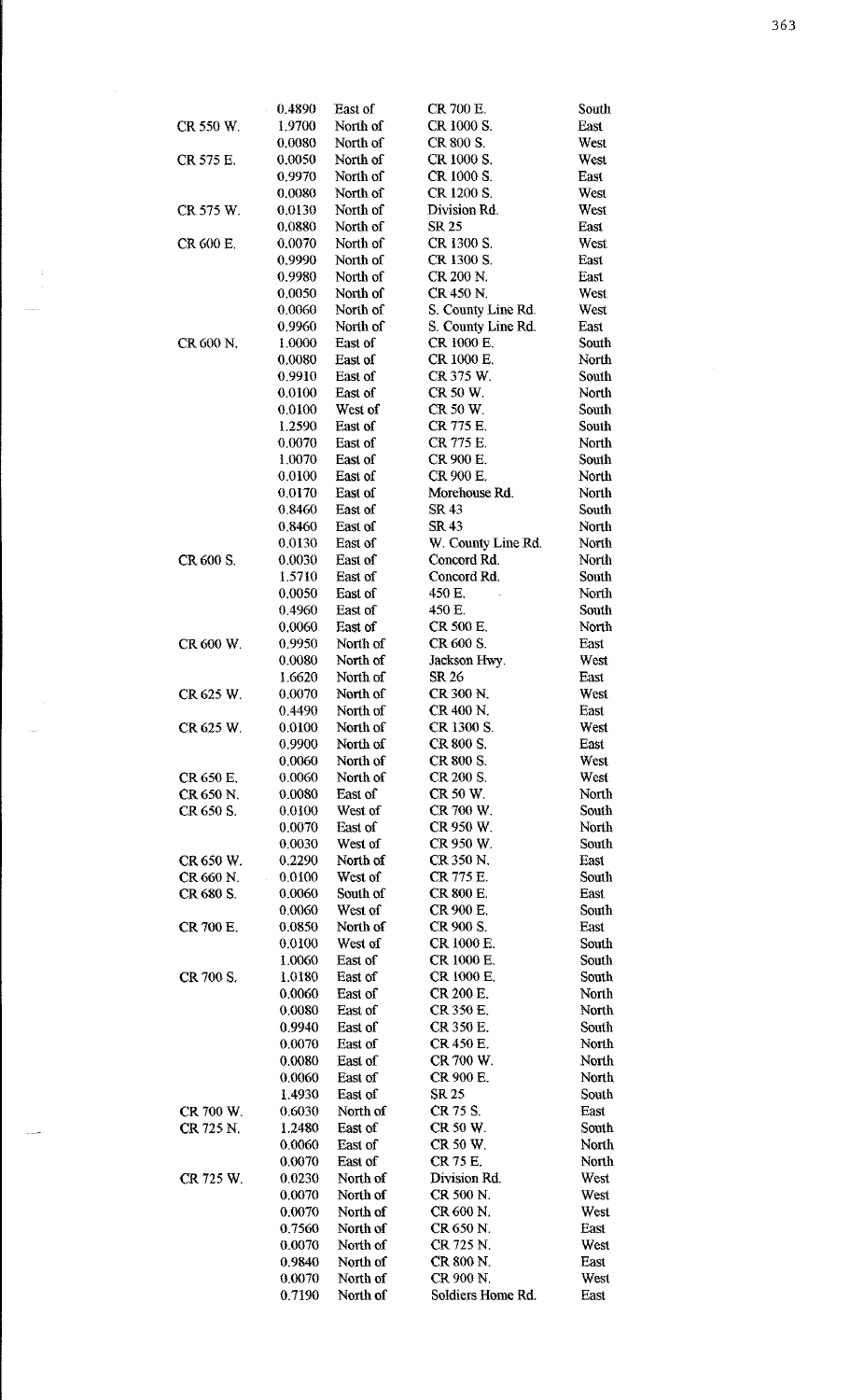$\frac{1}{2}$ 

| CR 75 S.  | 0.0060           | Southwest of         | CR 700 W.              | South          |
|-----------|------------------|----------------------|------------------------|----------------|
|           | 0.0140           | East of              | CR 700 W.              | North          |
|           | 0.0100           | East of              | W. County Line Rd.     | North          |
| CR 750 E. | 0.0060           | North of             | CR 200 S.              | West           |
|           | 0.0130           | North of             | CR 300 N.              | West           |
|           | 0.8840           | North of             | CR 400 N.              | East           |
|           | 0.0100           | North of             | CR 500 N.              | West           |
| CR 750 N. | 1.2370<br>0.0060 | East of<br>East of   | CR 225 W.<br>CR 300 W. | South<br>North |
|           | 0.4820           | East of              | CR 350 W.              | South          |
|           | 0.0060           | /east if             | CR 450 W.              | North          |
|           | 1.9930           | East of              | SR 53/US 231           | South          |
|           | 0.0110           | East of              | W. County Line Rd.     | North          |
| CR 750 W. | 0.0140           | North of             | CR 125 N.              | West           |
|           | 0.0060           | North of             | CR 750 N.              | West           |
| CR 775 E. | 2.1780           | North of             | CR 140 N               | East           |
|           | 0.0150           | Northeast of         | CR 700 S.              | West           |
| CR 800 E. | 0.0040<br>0.0060 | North of<br>North of | CR 200 S.<br>CR 300 N. | West           |
|           | 1.0050           | North of             | CR 400 N.              | West<br>East   |
|           | 0.0100           | South of             | CR 700 N.              | East           |
|           | 0.0100           | North of             | Newcastle Rd.          | West           |
|           | 0.9560           | North of             | SR 38                  | East           |
| CR 800 N. | 0.0080           | East of              | CR 1000 E.             | North          |
|           | 1.0260           | East of              | CR 1000 E.             | South          |
|           | 0.9830           | East of              | CR 900 E.              | South          |
| CR 800 S. | 0.0100           | East of              | CR 1000 E.             | North          |
|           | 1.0240           | East of              | CR 350 E.              | North          |
|           | 0.0070           | East of              | CR 700 W.              | North          |
|           | 0.0100<br>2.0000 | East of<br>East of   | CR 900 E.<br>SR 25     | North<br>South |
|           | 0.0210           | East of              | Stockwell Rd.          | North          |
|           | 0.9320           | East of              | <b>US 52</b>           | South          |
| CR 800 W. | 0.0110           | North of             | CR 350 N.              | West           |
| CR 825 W. | 0.0040           | North of             | CR 1200 S.             | West           |
|           | 0.0060           | North of             | CR 200 S.              | West           |
| CR 850 E. | 0.0080           | North of             | CR 1175 S.             | West           |
|           | 1.2540           | North of             | CR 1300 S.             | East           |
|           | 0.0050           | North of             | S. County Line Rd.     | West           |
|           | 0.8720           | North of             | SR 26                  | East           |
| CR 850 N  | 0.0050<br>1.4960 | East of<br>East of   | CR 100 W.<br>CR 250 W. | North<br>South |
|           | 0.0110           | East of              | CR 300 W.              | North          |
|           | 0.4820           | East of              | CR 350 W.              | South          |
| CR 875 W. | 0.0100           | South of             | Division Rd.           | East           |
| CR 900 E. | 0.0060           | North of             | CR 200 S.              | East           |
|           | 0 0060           | North of             | CR 200 S.              | West           |
|           | 0.9960           | North of             | CR 400 N.              | East           |
|           | 0.0100           | North of             | CR 500 N.              | West           |
|           | 0.9900           | North of             | CR 600 N.              | East           |
|           | 1.0200<br>0.0060 | North of<br>North of | CR 700 N<br>CR 700 N.  | East<br>West   |
|           | 0.0070           | North of             | CR 900 S.              | West           |
|           | 1.4060           | North of             | SR 38                  | West           |
|           | 1.4060           | North of             | SR 38                  | East           |
| CR 900 N. | 0.0080           | East of              | CR 100 W.              | North          |
|           | 1.3800           | East of              | CR 475 E.              | South          |
|           | 0.0090           | East of              | Harrison Rd.           | North          |
|           | 0.0100           | East of              | W. County Line Rd.     | North          |
| CR 900 S. | 1.1900           | East of              | CR 1000 E.             | South          |
|           | 0.0070           | East of              | CR 350 E.              | North          |
|           | 0.0100           | West of              | E. County Line Rd.     | South          |
| CR 900 W. | 0.1000<br>0.7780 | East of<br>North of  | SR 28<br>CR 600 S.     | South<br>East  |
|           | 0.9660           | North of             | CR 900 N.              | East           |
|           | 0.0050           | North of             | CR 900 S.              | East           |
| CR 925 E. | 0.0090           | North of             | CR 1300 S.             | West           |
| CR 925 W. | 1.4970           | North of             | SR 26                  | East           |
| CR 940 W. | 0.0090           | South of             | CR 700 S.              | East           |
| CR 950 E. | 0.1680           | North of             | SR 38                  | East           |
| CR 950 S. | 0.7500           | East of              | CR 275 E.              | South          |
|           | 0.5010           | East of              | CR <sub>350</sub> E.   | South          |

 $\begin{array}{c} 1 \\ 1 \\ 1 \\ 1 \end{array}$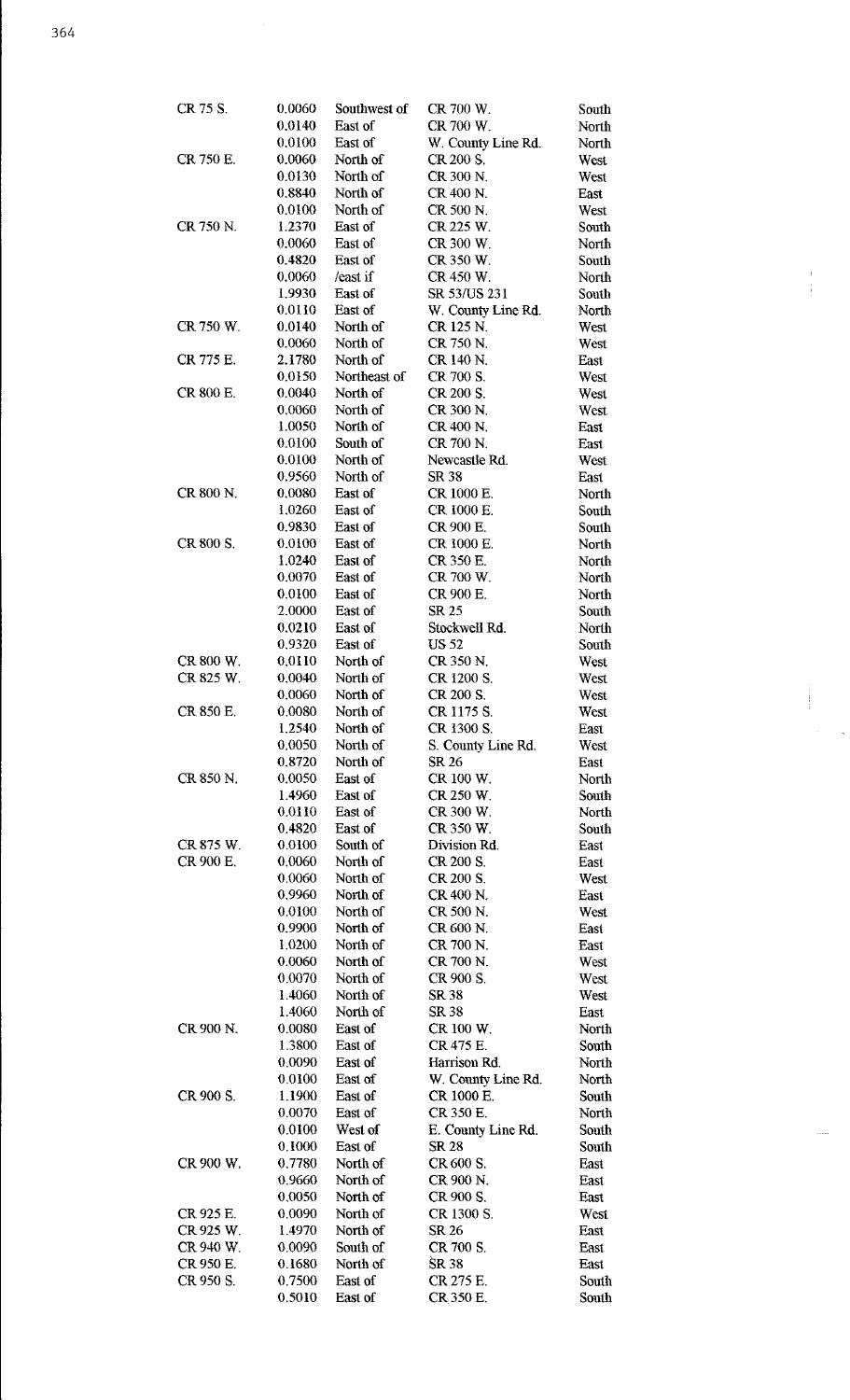|                                     | 0.0100           | East of              | CR 350 E.                                | North         |
|-------------------------------------|------------------|----------------------|------------------------------------------|---------------|
|                                     | 0.0070           | East of              | CR 400 W.                                | North         |
| CR 950 W.                           | 0.0100           | North of             | CR 500 N.                                | West          |
|                                     | 0.0100           | South of             | CR 600 N.                                | East          |
|                                     | 0.0100           | South of             | CR 75 S.                                 | East          |
| CR 975 E.                           | 0.7000<br>0.0120 | North of<br>North of | <b>US 52</b><br>CR 1200 S.               | East<br>West  |
|                                     | 0.5070           | North of             | CR 1240 S.                               | East          |
| CR 975 N.                           | 0.0070           | West of              | Grant Rd.                                | South         |
| Crestwood Dr. N.                    | 0.0100           | East of              | CR 150 E.                                | North         |
| Crestwood Dr. S.                    | 0.0100           | East of              | CR 150 E.                                | North         |
| Cypress St.                         | 0.0100           | South of             | CR 900 S.                                | East          |
| Davis Ferry Rd.                     | 0.0100           | West of              | N. 9th Street Rd.                        | South         |
| Dayton Rd.                          | 0.0060           | South of             | CR 200 S.                                | East          |
|                                     | 0.0120           | North of             | Wyndotte Rd.                             | Center        |
|                                     | 0.0100           | North of             | Wyndotte Rd.                             | West          |
| Detchon Ct.                         | 0.0060           | East of              | Autumn Lane N.                           | North         |
| Division Rd.                        | 0.4360           | East of              | CR 350 W.                                | South         |
|                                     | 0.0090           | North of             | S. River Rd.                             | West          |
| Division St.                        | 0.0270           | North of             | CR 1200 S.                               | East          |
| Doe Path Ln.                        | 0.0100           | North of             | Eisenhower Rd.                           | West          |
| Douglas Rd.                         | 0.0100<br>0.0080 | East of<br>North of  | Division Rd.<br>Eisenhower Rd.           | North<br>West |
| Drawbridge Ln<br>Drury Ln.          | 0.0600           | East of              | Klondike Rd. (CR 300 W.)                 | North         |
| Duncan Rd.                          | 0.0100           | North of             | N. 9th St. Rd.                           | West          |
| Dundee Dr.                          | 0.0270           | North of             | Canterbury Ln.                           | East          |
| E. Co. Line Rd                      | 0.4810           | North of             | CR 350 N.                                | East          |
|                                     | 0.0070           | North of             | CR 400 N.                                | West          |
|                                     | 0.9770           | North of             | CR 800 N                                 | East          |
|                                     | 0.0090           | North of             | CR 900 N.                                | West          |
|                                     | 0.0050           | North of             | S. County Line Rd.                       | West          |
| Eastbrook Dr.                       | 0 0 0 2 0        | South of             | CR 450 N                                 | East          |
|                                     | 0.1430           | West of              | CR 500 E.                                | North         |
|                                     | 0.0100           | West of              | CR 500 E.                                | South         |
| Eisenhower Rd.                      | 0.0100           | South of             | CR 400 E.                                | East          |
| Elston Rd.                          | 0.0060           | East of              | Beck Ln.                                 | North         |
|                                     | 0.1960           | East of              | Old Romney Rd.                           | South         |
| Emerald Dr.                         | 0.0070           | North of             | Shadycreek Dr.                           | West          |
| Emerald Pines Ct.<br>Farmington Dr. | 0.0100<br>0.0070 | South of<br>East of  | CR 100 S.<br>CR 400 E.                   | East<br>North |
| Ferret St.                          | 0 0 5 6 0        | North of             | CR 500 N. (Railroad St.)                 | East          |
|                                     | 0.0050           | North of             | Miller St.                               | West          |
| Foxmoor Ln.                         | 0.0460           | North of             | Huntington Way                           | East          |
| Foxwood Ln.                         | 0.0080           | North of             | CR 50 N.                                 | West          |
| Frazier Dr.                         | 0.0100           | East of              | Eastbrook Dr.                            | North         |
| Gate Rd.                            |                  |                      |                                          |               |
| Georgton Rd.                        | 0.0100           | South of             | Old Farm Rd.                             | East          |
|                                     | 0.0650           | East of              | Georgton Ct.                             | South         |
| Glade Ct.                           | 0.0100           | South of             | Checkers Ln.                             | East          |
| Goldenrod Ct.                       | 0.0070           | South of             | Hillside Dr.                             | East          |
| Goldersgreen Dr. 0.0260             |                  | East of              | Brookfield Dr.                           | South         |
| Goldsberry Rd.                      | 0.0140           | West of              | Grant Rd.                                | South         |
| Graham Ct.                          | 0.0070           | West of              | Chelmsford Dr.                           | South         |
| Grant Rd.                           | 0.0060           | North of             | CR 950 N.                                | West          |
| Greenbrier Ave.                     | 0.0090           | East of              | Burgess Dr.                              | North         |
| Hampshire Down                      | 0.008            | East of              | CR 50 W.                                 | North         |
| Harding Rd.                         | 0.9910           | Northeast of         | SR 38                                    | East          |
| Harrison Rd.                        | 2.3860           | North of             | <b>Battle Ground City Limits</b>         | East          |
|                                     | 0.0120           | North of             | CR 900 N.                                | West          |
| Harter Dr. E.                       | 0.0100           | East or              | Autumn Ln.                               | North         |
| Harter Dr. W.                       | 0.0060           | West of              | Autumn Ln.                               | South         |
| Haw Ln.0.0100                       | West of          | CR 50 W.             | South                                    |               |
| Hawthorne Ridge Dr.0.0100           |                  | South of             | CR 500 N.<br>Brookfield Dr.              | East<br>South |
| Haymarket Way                       | 0.0100<br>1.1900 | West of<br>East of   | CR 1000 E.                               | South         |
| Heaton Rd.                          | 0.0110           | East of              | Brookfield Dr.                           | North         |
| Heritage Dr.                        | 0.0100           | East of              | Goldersgreen Dr.                         | <b>North</b>  |
|                                     | 0.2500           | East of              | Goldersgreen Dr.                         | South         |
|                                     | 0.0600           | East of              | Harvest Dr. E.                           | South         |
| Homewood Dr.                        | 0.0100           | North of             | Taft Rd.                                 | West          |
| Hoover Rd.                          | 0.0050           | East of              | CR 650 W.                                | North         |
| Hornbeam Circle E.                  | 0.0210<br>0.0080 | North of<br>West of  | Hornbeam Circle W.<br>Hornbeam Circle E. | East<br>South |

 $\begin{array}{c} \begin{array}{c} \begin{array}{c} \end{array} \\ \begin{array}{c} \end{array} \end{array} \end{array}$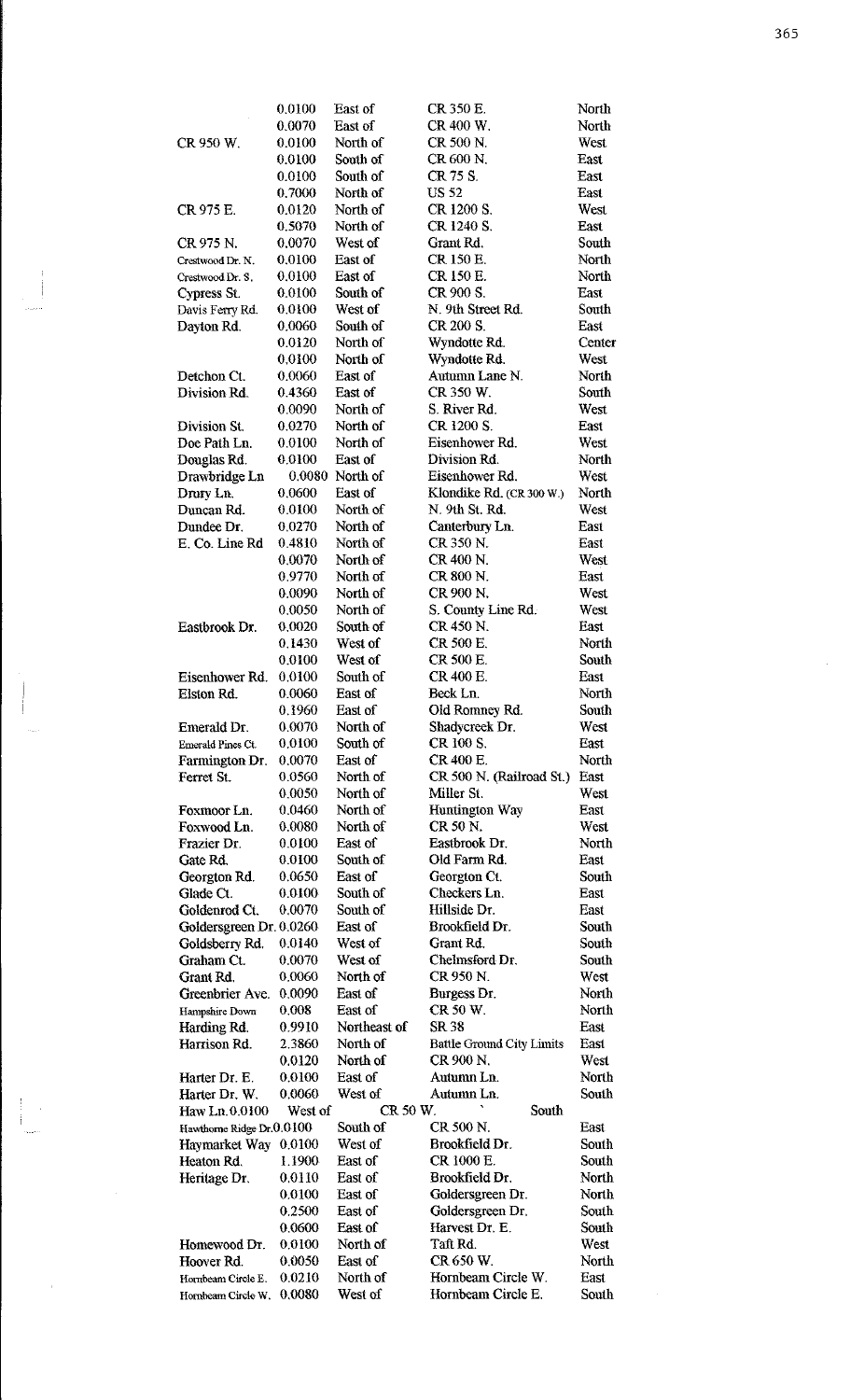| Hunter Dr. E.           | 0.0070   | East of      | Autumn Ln. N.                  | North |
|-------------------------|----------|--------------|--------------------------------|-------|
| Hunter Dr. W.           | 0.0070   | West of      | Autumn Ln. N.                  | South |
| Indian Rock Dr.         | 0.0100   | East of      | Soldiers Home Rd.              | North |
| Jefferson St./          | 0.9690   | East of      | Andrew Rd.                     | North |
| (500 S.)                | 0.0580   | East of      | Mulberry St.                   | South |
|                         | 0.0100   | East of      | Washington St. (700 W.)        | North |
| Joye Ct.                | 0.0100   | North of     | Pershing Dr.                   | West  |
| Karin Dr.               | 0.0100   | East of      | CR 100 E.                      | North |
| Kensington Dr.          | 0.0100   | East of      | CR 350 E.                      | North |
|                         | 0.1110   | East of      | CR 350 E.                      | South |
|                         | 0.0100   | East of      | Woodmere Dr.                   | North |
| Kenwood Dr.             | 0.0100   | South of     | Kensington Dr.                 | East  |
|                         |          | North of     |                                |       |
|                         | 0.0100   |              | Kensington Dr.                 | West  |
| Kerber Rd.              | 0.0090   | North of     | Division Rd.                   | West  |
|                         | 1.4610   | North of     | Division Rd.                   | East  |
| King Arthur Dr.         | 0.0100   | East of      | Eisenhower Rd.                 | North |
| Klondike Rd.            | 0.0090   | North of     | CR 200 N. (Lindbergh Rd.)      | West  |
| (CR 300 W.)             | 0.5930   | North of     | SR 26                          | East  |
| Kohl Ct. 0.0100         | South of | CR 250 S.    | East                           |       |
| Kohl Rd.                | 0.0100   | South of     | CR 250 S.                      | East  |
| Lakevilla Dr.           | 0.0070   | East of      | Morehouse Rd.                  | North |
| Leicester Way           | 0.0760   | North of     | Chevoit Ct.                    | East  |
| Lockwood Dr.            | 0.0060   | North of     | Eisenhower Rd.                 | West  |
| Lodi Ln. 0.0100         | North of | Rome Dr.     | West                           |       |
| Lookout Dr.             | 0.0070   | South of     | CR 600 N.                      | East  |
| Lorene Pl.              | 0.0100   | East of      | Soldiers Home Rd.              | North |
| Madison St.             |          |              |                                |       |
|                         | 0.0850   | East of      | Ferrett St.                    | South |
| Main St.0.0570          | East of  | Mulberry St. | South                          |       |
|                         | 0.0100   | East of      | Washington St. (700 W.)        | North |
| Marian Ave.             | 0.2400   | North of     | Gary Ct.<br>East               |       |
| Marimak Dr.             | 0.0070   | North of     | CR 450 N.                      | West  |
| Mason Dixon Dr.         | 0 0080   | East of      | Morehouse Rd.                  | North |
| McCormick Rd.           | 0.0110   | North of     | CR 200 N. (Lindbergh Rd.) West |       |
|                         | 0.6180   | North of     | SR 126                         | East  |
| Meridian Line Rd.0.9960 |          | North of     | CR 800 N.                      | East  |
|                         | 0.0080   | North of     | CR 900 N.                      | West  |
| Merlin Ct.              | 0.0050   | West of      | King Arthur Dr.                | South |
| Michell Ct.             | 0.0100   |              |                                |       |
|                         |          |              |                                |       |
|                         |          | East of      | Eastbrook Dr.                  | North |
| Mikel St.               | 0.0760   | North of     | Cherry St.                     | East  |
|                         | 0.0060   | North of     | High St.                       | West  |
| Miller Dr.              | 0.0040   | North of     | CR 450 N                       | West  |
| Miller St.              | 0.5200   | East of      | Ferret St.                     | South |
| Miller St./             |          |              |                                |       |
| (CR 500 N.)             | 0.0100   | East of      | CR 450 N                       | West  |
| Monroe St.              | 0.0780   | East of      | CR 675 E.                      | South |
|                         | 0.0040   | East of      | Forest St.                     | North |
|                         | 0.0600   | North of     |                                |       |
|                         | 0.0050   |              | Jefferson St. (500 S.)<br>West | East  |
|                         |          | North of     | Main St.                       |       |
|                         | 0.0240   | East of      | Orchard St.                    | South |
| Monroe St./             |          |              |                                |       |
| (CR 900 S.)             | 0.0040   | East of      | CR 700 E. (Yorktown St.)       | North |
| Moss Creek Ln.          | 0.1140   | East of      | Bentbrook Ln.                  | South |
| Natalie Ct.             | 0.0100   | North of     | Pershing Dr.                   | West  |
| Natalie Ln.             | 0.3200   | North of     | Shana Jane Dr.                 | East  |
|                         | 0.0080   | South of     | Shana Ln.Dr.                   | East  |
| Newcastle Rd.           | 1.5890   | Northwest of | CR 800 E.                      | East  |
|                         | 0.0100   | West of      | CR 900 E.                      | South |
|                         | 0.0100   | East of      | CR 900 E.                      | North |
|                         | 0.0080   | Northwest of | Wyndotte Rd.                   | West  |
|                         |          | East of      | CR 750 E.                      |       |
| North St.               | 0.0110   |              |                                | North |
| Nottingham Pl.          | 0.0100   | North of     | Robinhood Ln.                  | West  |
|                         | 0.0100   | South of     | Robinhood Ln.                  | East  |
| Oak St.                 | 0.0100   | North of     | Hazel St.                      | West  |
| Old Farm Rd.            | 0.0100   | West of      | CR 100 E.                      | South |
| Old Mill Ln.            | 0.0070   | North of     | Eisenhower Rd.                 | West  |
| Old Oak Dr./            |          |              |                                |       |
| (Big Oak Dr.)           | 0.0050   | East of      | CR 225 W.                      | North |
| Old Romney Dr.          | 0.0050   | West of      | Old Romeny Rd.                 | South |
| Old Romney Rd. 0.2680   |          | North of     | Elston Rd.                     | East  |
|                         | 0.0070   | North of     | Elston Rd.                     | West  |
|                         | 0.2950   | North of     | SR 25                          | East  |

 $\frac{1}{2}$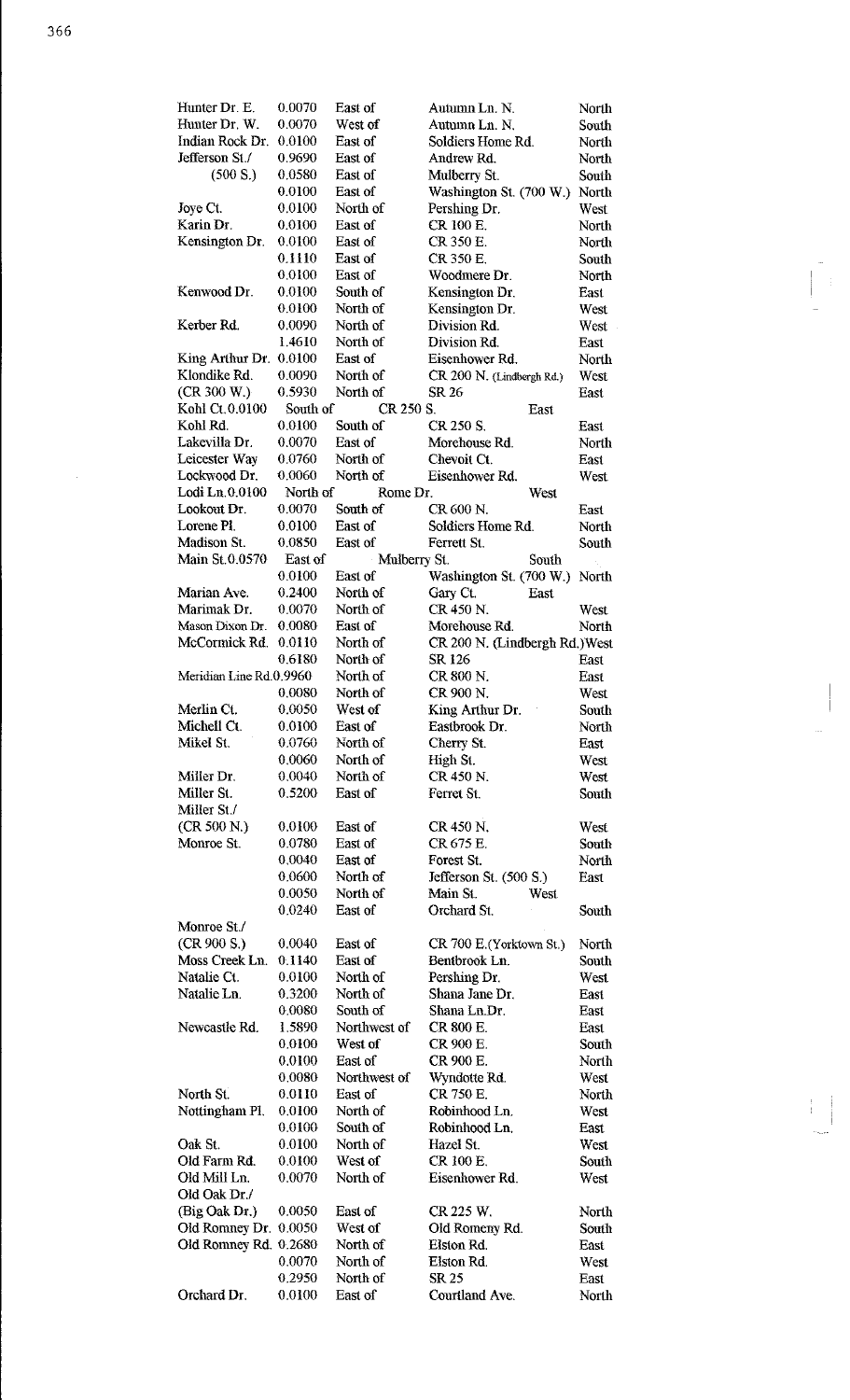| Orchard St.                          | 0.0550           | North of             | Church St.                              | East                 |
|--------------------------------------|------------------|----------------------|-----------------------------------------|----------------------|
|                                      | 0.0660           | North of             | Church St.                              | West                 |
|                                      | 0.0800           | North of             | Monroe St.                              | East                 |
|                                      | 0.0070<br>0.0070 | North of<br>North of | Monroe St.<br>Monroe St.                | West                 |
| Overlook Dr.                         | 0.0190           | East of              | Soldiers Home Rd.                       | East<br>North        |
| Patrick Ln.                          | 0.0560           | North of             | Douglas Rd.                             | East                 |
|                                      | 0.0100           | North of             | S. River Rd.                            | West                 |
| Pershing Dr.                         | 0.0100           | West of              | CR 400 E.                               | South                |
| Poland Hill Rd.                      | 0.0100           | West of              | CR 50 E.                                | South                |
| Poland Ln.                           | 0.0050           | East of              | Poland Hill Rd.                         | North                |
| Powderhouse Ln.                      | 0.0100           | North of             | Elston Rd.                              | West                 |
| Pretty Prairie Rd<br>Prophet Dr. N.  | 2.0790<br>0.0109 | North of<br>West of  | Tyler Rd.<br>Soldiers Home Rd.          | East                 |
| Prophet Dr. S.                       | 0.0109           | West of              | Soldiers Home Rd.                       | South<br>South       |
| Raintree Dr.                         | 0.0100           | West of              | CR 250 W.                               | South                |
| Red Oaks Ln.                         | 0.0790           | East of              | Red Oaks Ct.                            | West                 |
| Robinhood Ln.                        | 0.0100           | North of             | CR 200 N.(Lindberg Rd.)                 | West                 |
| Rolling Hill Dr.                     | 0.0770           | North of             | Timber Ln.                              | East                 |
|                                      | 0.0140           | North of             | Timber Ln.                              | West                 |
| Rome Dr.                             | 0.0100           | East of              | CR 3530 E.                              | North                |
| Rosewood Dr.<br>S. Co. Line Rd.      | 0.0100<br>1.5070 | West of<br>East of   | Klondike Rd. (CR 300 W.)<br>CR 300 E.   | South<br>South       |
|                                      | 0.0100           | East of              | CR 400 W.                               | North                |
|                                      | 0.0080           | East of              | CR 450 E.                               | North                |
|                                      | 0.9950           | East of              | CR 600 E.                               | South                |
|                                      | 0.0120           | East of              | CR 700 E.                               | North                |
| S. Connie Dr.                        | 0.5780           | East of              | SR 25                                   | South                |
| S. Orchard Dr.                       | 0.0100           | East of              | Courtland Ave.                          | North                |
| S. Orchard Ct.                       | 0.0850           | East of              | Imperial PI.                            | South                |
| Schroeder Ct.<br>Shadycreek Dr.      | 0.0060<br>0.0108 | West of<br>North of  | Chelmsford Dr.<br>CR 50 N.              | South<br><b>West</b> |
| Shafer Dr.                           | 0.0040           | North of             | CR 450 N.                               | West                 |
| Shana Jane Dr.                       | 0.0660           | East of              | Natalie Ln.                             | South                |
| Shiloh Ct.                           | 0.0100           | East of              | Morehouse Rd.                           | North                |
| Shiron Dr.                           | 0.0100           | East of              | Marimak Dr.                             | South                |
| Sloans Ct.                           | 0.0100           | West of              | Goldersgreen Dr.                        | South                |
| Soldiers Home Rd.                    | 0.0070           | East of              | CR 75 E.                                | North                |
| Sourgum Ct.                          | 0.0650           | East of              | Sweetgum Dr.                            | South                |
| South St.<br>Southland Dr. N. 0.0070 | 0.0040           | East of<br>East of   | Main St.<br>North<br>CR 100 E.          | North                |
| Southland Dr. S. 0.0070              |                  | East of              | CR 100 E.                               | North                |
| Stacey Hollow Ln.                    | 0.0060           | South of             | Stacey Hollow Dr.                       | East                 |
| Stockbridge Ln.                      | 0.0450           | East of              | Strathmore Dr.                          | South                |
| Stockwell Rd.                        | 1.0290           | North of             | CR 900 S.                               | East                 |
| Stoney Dr.                           | 0.0100           | South of             | CR 300 S.                               | East                 |
| Strathmore Dr.                       | 0.0500           | North of             | Cheshire Ln.                            | East                 |
| Strawsma Dr.                         | 0.0060           | East of              | CR 400 E.                               | North                |
| Sugar Maple Dr.                      | 0.0080           | East of              | Vermont Dr.                             | North                |
| Sweetgum Dr.<br>Taft Rd.             | 0.0660<br>0.6490 | East of<br>East of   | Sourgum Dr.<br>CR 450 N.                | South<br>South       |
| Tamiami Tr.                          | 0.0100           | East of              | Soldiers Home Rd.                       | North                |
| Tenskwatawa Dr.                      | 0.0100           | South of             | CR 900 N.                               | East                 |
| Timber Ln.                           | 0.0080           | West of              | Rolling Hill Dr.                        | South                |
| Trent Ct.                            | 0.0100           | South of             | Checkers Ln.                            | East                 |
| Trillium Ln.                         | 0.0230           | North of             | Conifer Ct.                             | East                 |
|                                      | 0.0240           | North of             | Conifer Ct.                             | East                 |
| Triple J Dr.                         | 0.0070           | East of              | Old Romney Rd.                          | North                |
| Tyler Rd.<br>Union St.               | 0.0170<br>0.2670 | North of<br>East of  | Pretty Prairie Rd. West<br>Woodmere Dr. | South                |
| Valley Dr.                           | 0.0100           | North of             | Division Rd.                            | West                 |
| Vermont Dr.                          | 0.0080           | North of             | Frontage Rd.                            | West                 |
| Wagon Wheel Tr. N.                   | 0.0590           | East of              | Concho Ct.                              | South                |
| Wagon Wheel Tr. S.                   | 0.0630           | East of              | Sundown Ct.                             | South                |
| Wake Robin Dr.                       | 0.0100           | North of             | CR 200 N.(Lindbergh Rd.)                | West                 |
| Walnut St.                           | 0.0090           | North of             | Hoover Rd.                              | West                 |
|                                      | 0.0500           | North of             | Hoover Rd.                              | East                 |
|                                      | 0.0570           | East of              | Mulberry St.                            | South                |
| Washington St./<br>(CR 700 W.)       | 0.0100           | West of              | Main St.<br>South                       |                      |
| Wea School Rd.                       | 0.0070           | East of              | CR 150 E.                               | North                |
|                                      |                  |                      |                                         |                      |

 $\begin{array}{c} 1 \\ 1 \end{array}$ 

ŧ

 $\frac{1}{2}$ 

 $\hat{\mathcal{L}}$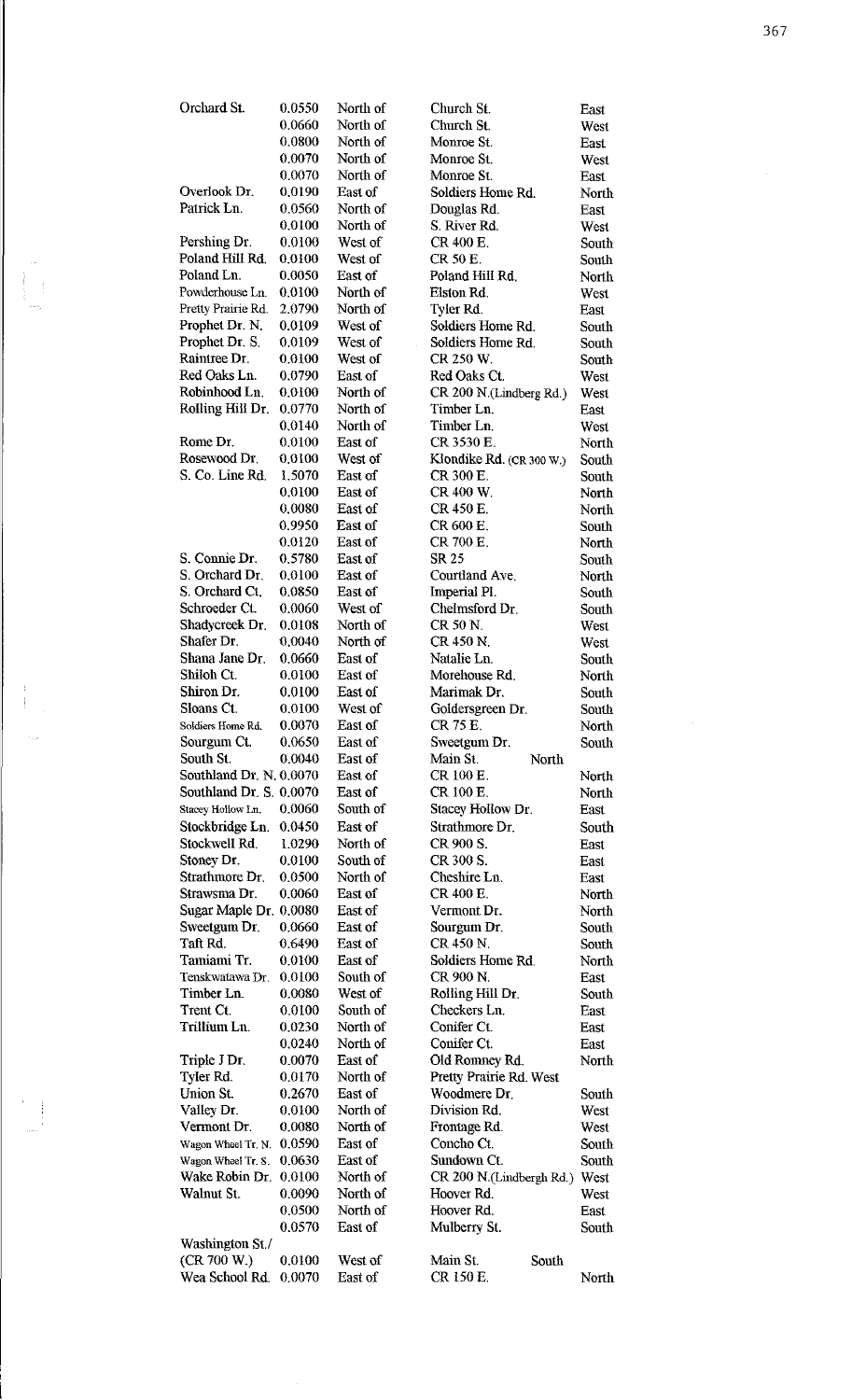|                   | 0.2410 | East of           | CR 200 E.         |      | South |
|-------------------|--------|-------------------|-------------------|------|-------|
| Wea Woodlands Dr. | 0.0100 | South of          | CR 625 S.         |      | East  |
| West Indianbrook  | 0.0070 | South of          | CR 300 S.         |      | East  |
| Whippoorwill Dr.  | 0.0040 | North of          | CR 500 S.         |      | West  |
| Wild Cherry Dr.   | 0.0100 | South of          | CR 600 N.         |      | East  |
| Willowood Dr.     | 0.0060 | East of CR 400 E. |                   |      | North |
| Wilson Dr./       |        |                   |                   |      |       |
| (Autumn Ln.)      | 0.0040 | South of          | CR 500 S.         |      | East  |
| Windmere Rd.      | 0.0050 | West of           | CR 200 S.         |      | South |
| Winesap Rd.       | 0.0100 | North of          | Rome Dr.          |      | West  |
| Winter St.        | 0.0100 | South of          | CR 250 S.         |      | East  |
| Woodfield St.     | 0.0120 | East of           | Soldiers Home Rd. |      | North |
| Woodmere Dr.      | 0.0100 | North of          | Kensington Dr.    |      | West  |
|                   | 0.0100 | North of          | Union St.         |      | West  |
|                   | 0.1500 | North of          | Union St.         |      | East  |
| Woodpecker Rd.    | 0.0050 | West of           | CR 250 W.         |      | South |
| Wycliffe Dr.      | 0.0070 | North of          | Yale Dr.          | West |       |
| Wyndotte Rd.      | 0.0100 | West of           | CR 900 E.         |      | South |
|                   |        |                   |                   |      |       |

# **SECTION 2**

The following roads at the locations indicated shall be regulated and enforced as a Yield condition as listed in Section 2.

# **SIGN TYPE: YIELD**

|                          | Distance/ |              |                         |                     |
|--------------------------|-----------|--------------|-------------------------|---------------------|
| Road Name                | (Miles)   | Direction    | <b>Cross Road</b>       | <b>Side of Road</b> |
| Arrowhead Dr.            | 0.0010    | East of      | Bent Tree Rd.           | North               |
| Bennington Pl.           | 0.0080    | North of     | Vermont Dr.             | West                |
| Brazos Tr.               | 0 0 9 4 0 | East of      | <b>Brazos Circle</b>    | South               |
| Brighton Ct.             | 0.0070    | North of     | Beriwick Dr.            | West                |
| Brighton Dr.             | 0.0070    | South of     | Berwick Dr.             | East                |
| Bur Oak Ln.              | 0.0700    | North of     | Red Oaks Ln.            | East                |
|                          | 0.0080    | North of     | Red Oaks Ln.            | West                |
| Burton Rd.               | 0.0080    | North of     | Coolidge Rd.            | West                |
| Cardiff Ct. N.           | 0.0070    | North of     | Berwick Dr.             | West                |
| Cardiff Ct. S.           | 0.0080    | South of     | Berwick Dr.             | East                |
| Castlewood Ct.           | 0.0070    | North of     | Goldersgreen Dr.        | West                |
| Centennial Ct. E.        | 0.0070    | East of      | Hunter Rd.              | North               |
| Centennial Ct. W. 0.0070 |           | West of      | Hunter Rd.              | South               |
| Chisholm Tr.             | 0.0100    | West of      | N. Wagon Wheel Dr.      | South               |
|                          | 0.1310    | Southeast of | Strawhat Dr.            | West                |
| Church St.               | 0.0100    | East of      | Yorktown St.(CR 700 E.) | North               |
| College St.              | 0.0040    | East of      | Forest St.              | North               |
|                          | 0.0640    | East of      | Forest St.              | South               |
|                          | 0.0060    | East of      | Oak St.                 | North               |
| Coolidge Rd.             | 0.0100    | North of     | Turner Rd.              | West                |
| CR 100 N                 | 0.7520    | East of      | CR 1025 E.              | South               |
|                          | 0.0070    | East of      | CR 1025 E.              | North               |
|                          | 1.2620    | East of      | CR 900 E.               | South               |
| CR 100 S.                | 0.0060    | East of      | CR 1025 E.              | North               |
|                          | 0.0060    | West of      | CR 1025 E.              | South               |
|                          | 0.0060    | West of      | E. County Line Rd.      | North               |
| CR 100 W.                | 0.0060    | South of     | CR 400 S.               | East                |
| CR 1000 E.               | 0.0060    | North of     | CR 1000 S.              | West                |
|                          | 0.9430    | North of     | CR 350 N                | East                |
|                          | 0.0070    | North of     | CR 400 N.               | West                |
|                          | 0.0060    | North of     | CR 500 S.               | West                |
|                          | 1.0200    | North of     | CR 600 S.               | East                |
|                          | 0.0150    | North of     | CR 700 S.               | West                |
|                          | 0.3090    | North of     | CR 800 S.               | East                |
|                          | 0.0070    | North of     | Newcastle Rd.           | West                |
|                          | 0.6690    | North of     | Newcastle Rd.           | East                |
| CR 1025 E.               | 0.0060    | North of     | CR 200 S.               | West                |
| CR 1150 S.               | 0.0070    | East of      | CR 125 W.               | North               |
|                          | 0.9990    | East of      | CR 300 E.               | South               |
|                          | 0.0100    | East of      | CR 300 E.               | North               |
| CR 1225 S.               | 0.9360    | East of      | CR 725 W.               | South               |
| CR 1240 S.               | 0.0040    | East of      | CR 625 W.               | North               |
| CR 1325 S.               | 0.0080    | East of      | CR 525 W.               | North               |

 $\frac{1}{4}$ 

 $\hat{\mathcal{A}}$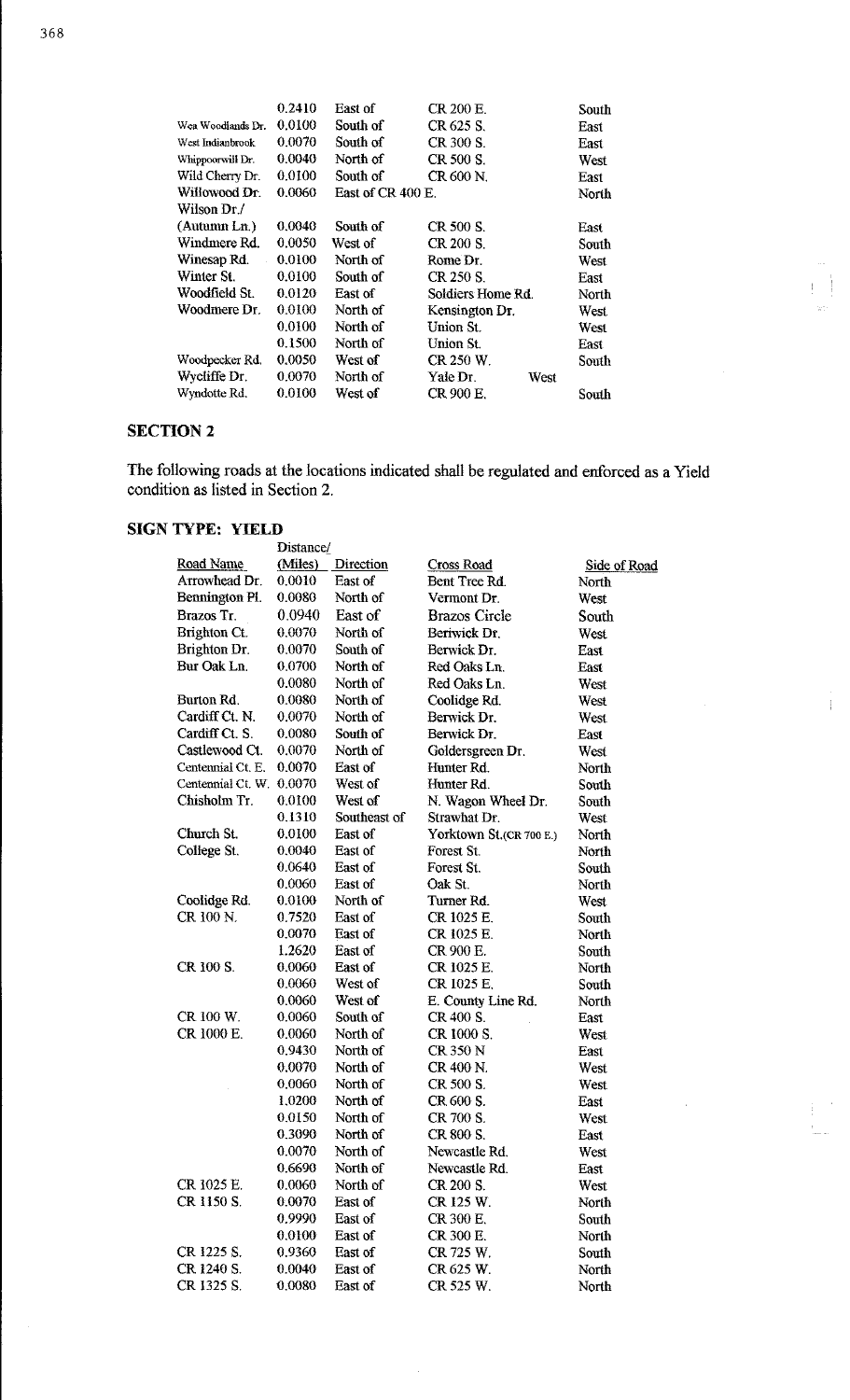| CR 150 E. | 0.0040           | West of             | S. County Line Rd.        | East          |
|-----------|------------------|---------------------|---------------------------|---------------|
| CR 150 N. | 0.0040           | West of             | CR 400 W.                 | South         |
| CR 150 S. | 0.0050           | West of             | CR 650 E.                 | South         |
|           |                  |                     |                           |               |
|           | 0.9940           | East of             | CR 800 E.                 | South         |
| CR 200 N. | 1.0570           | East of             | CR 500 E.                 | South         |
| CR 225 W. | 0.9950           | North of            | CR 500 N.                 | East          |
|           | 0.0070           | North of            | CR 600 N.                 | West          |
| CR 240 S. |                  |                     |                           |               |
|           | 0.0050           | East of             | Old Romney Rd.            | North         |
| CR 250 N. | 0.0070           | East of             | CR 400 W.                 | North         |
| CR 250 W. | 0.9000           | North of            | CR 750 N                  | East          |
|           | 0.0060           | North of            | Newman Rd.                | West          |
|           | 0.0090           | South of            | Newman Rd.                | East          |
|           |                  |                     |                           |               |
| CR 275 E. | 0.5020           | North of            | CR 1000 S.                | East          |
|           | 0.0070           | North of            | CR 800 N.                 | West          |
| CR 300 E. | 0.0070           | North of            | CR 1300 S.                | West          |
|           | 1.0010           | North of            | S. County Line Rd.        | East          |
|           | 0.0060           | North of            | S. County Line Rd.        |               |
|           |                  |                     |                           | West          |
|           | 0.9960           | North of            | SR 28                     | East          |
| CR 350 E. | 0.0030           | North of            | CR 1000 S.                | West          |
| CR 350 S. | 0.7230           | East of             | <b>US 52</b>              | South         |
| CR 350 W. | 1.0060           | North of            | CR 1300 S.                | East          |
|           | 0.0060           | North of            | CR 1300 S.                |               |
|           |                  |                     |                           | West          |
|           | 1.0000           | North of            | <b>CR 150 N</b>           | East          |
|           | 1.0130           | North of            | S. County Line Rd.        | East          |
|           | 0.0080           | North of            | S. County Line Rd.        | West          |
| CR 375 W. | 04790            | North of            | CR 450 N                  | East          |
|           |                  |                     |                           |               |
|           | 0.0070           | North of            | CR 500 N.                 | West          |
|           | 0.9970           | North of            | CR 500 N.                 | East          |
|           | 0.0100           | North of            | CR 600 N.                 | West          |
| CR 400 E. | 0.0100           | North of            | CR 1300 S.                | West          |
| CR 400 S. | 0.0100           | East of             | Newcastle Rd.             |               |
|           |                  |                     |                           | North         |
| CR 400 W. | 0.9930           | North of            | CR 650 N                  | East          |
| CR 430 S. | 0.4300           | East of             | CR 575 E.                 | South         |
| CR 450 E. | 0.0080           | North of            | CR 1300 S.                | West          |
|           | 0.9920           | North of            | S. County Line Rd.        | East          |
| CR 450 N. | 0.0080           | East of             | CR 375 W.                 |               |
|           |                  |                     |                           | North         |
| CR 450 S. | 0.0070           | East of             | CR 450 E.                 | North         |
|           | 0.0070           | North of            | CR 850 N.                 | South         |
| CR 450 W. | 1.0050           | North of            | CR 750 N.                 | East          |
|           | 0.0070           | North of            | CR 850 N.                 | West          |
|           |                  |                     |                           |               |
| CR 460 S. | $0.0100\,$       | East of             | Newcastle Rd.             | North         |
| CR 475 W. | 0.0200           | North of            | CR 1325 S.                | West          |
| CR 50 S.  |                  | East of             | CR 550 E.                 | North         |
|           | 0.0070           |                     |                           |               |
|           |                  |                     |                           |               |
|           | 1.2510           | East of             | CR 550 E.                 | South         |
| CR 500 E. | 0.0100           | North of            | CR 700 S.                 | West          |
| CR 500 N. | 0.1400           | East of             | W. County Line Rd.        | North         |
| CR 500 S. | 0.0000           | East of             | CR 575 W.                 | South         |
| CR 500 W. | 0 0 1 1 0        | North of            | CR 200 S.                 | West          |
|           | 0.9380           |                     | CR 300 S.                 |               |
|           |                  | North of            |                           | East          |
|           | 0.0070           | North of            | CR 300 S.                 | West          |
|           | 0.0100           | South of            | CR 500 N.                 | East          |
|           | 0.0070           | North of            | CR 600 S.                 | West          |
|           | 0.4750           | North of            | Sleeper Rd.               | East          |
|           | 0.0050           | North of            | Sleeper Rd.               | West          |
|           |                  |                     |                           |               |
|           | 1.0010           | North of            | SR 25                     | East          |
| CR 525 E. | 0.0100           | North of            | CR 800 S.                 | West          |
| CR 550 E. | 0.9710           | North of            | CR 900 S.                 | East          |
| CR 550 N. | 0.0100           | East of             | CR 1000 E.                | North         |
| CR 550 S. | 0.0100           | East of             | CR 450 E.                 | North         |
|           |                  |                     |                           |               |
| CR 550 W. | 0.0100           | South of            | CR 700 S.                 | East          |
|           | 1.4690           | North of            | CR 850 N.                 | East          |
| CR 600 S. | 0.0090           | East of             | CR 700 W.                 | North         |
| CR 600 W. | 0.0060           | North of            | CR 350 N                  | West          |
|           |                  |                     | CR 600 S.                 |               |
|           | 0.0070           | North of            |                           | West          |
|           | 0.0040           | North of            | CR 700 S.                 | West          |
|           | 1.0000           | North of            | CR 700 S.                 | East          |
|           | 0.1200           | North of            | Jackson Hwy.              | East          |
| CR 625 W. | 0.900            | North of            | <b>SR 28</b>              | East          |
|           |                  |                     |                           |               |
| CR 675 E. | 0.0100           | North of            | CR 900 S.                 | West          |
| CR 700 E. | 0.0100           | North of            | Attica St. (CR 900S)      | West          |
| CR 700 S. | 0.0050<br>0.8590 | North of<br>East of | CR 550 N.<br><b>SR 43</b> | West<br>South |

 $\frac{1}{2}$ 

i<br>S

 $\sim$   $\pm$ 

 $\label{eq:2} \frac{1}{\sqrt{2}}\int_{0}^{\infty}\frac{1}{\sqrt{2}}\left(\frac{1}{\sqrt{2}}\right)^{2}d\theta.$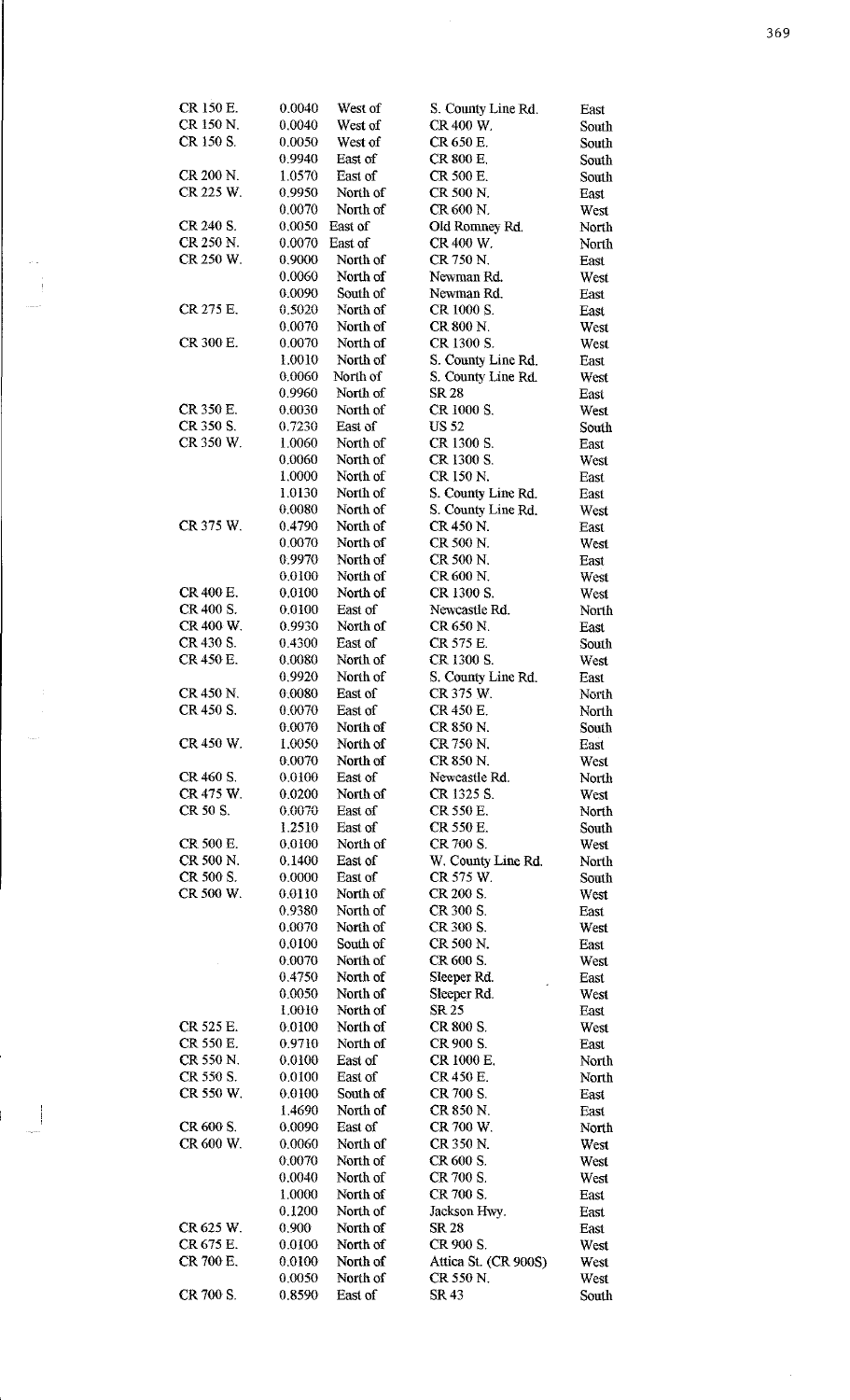| CR 750 S.          | 0.0100 | East of      | CR 100 E.                | North |
|--------------------|--------|--------------|--------------------------|-------|
|                    | 0.7420 | East of      | CR 125 E.                |       |
|                    |        |              |                          | South |
| CR 750 W.          | 1.5160 | North of     | CR 750 N.                | East  |
|                    | 0,0060 | North of     | CR 900 N.                | West  |
|                    | 0.9540 | North of     | CR 900 N.                | East  |
| CR 775 E.          | 0.3060 | Northeast of | CR 700 S.                | East  |
| CR 775 W           | 0.0050 | North of     | CR 300 N                 | West  |
|                    | 0.5010 | North of     | CR 300 N.                | East  |
| CR 800 E.          | 0.9360 | North of     | CR 300 N.                | East  |
|                    | 0.0090 | North of     | CR 400 N.                | West  |
|                    | 1.2010 | North of     | CR 680 S.                | East  |
|                    |        |              |                          |       |
| CR 800 N.          | 0.0060 | East of      | CR 75 E.                 | North |
|                    | 0.7540 | East of      | Meridian Line Rd.        | South |
| CR 800 W.          | 0.0100 | South of     | CR 1300 S.               | East  |
| CR 825 W.          | 0.0890 | North of     | CR 1200 S.               | East  |
| CR 850 E.          | 0.0090 | North of     | CR 1300 S.               | West  |
|                    | 0.0080 | South of     | CR 300 N.                | East  |
|                    | 0.9960 | North of     | S. County Line Rd.       | East  |
| CR 850 W.          | 0.0100 | North of     | CR 300 S.                | West  |
|                    | 0.9640 | North of     | CR 300 S.                | East  |
|                    | 1.0020 | North of     | CR 500 N.                | East  |
|                    | 0.0050 | North of     | CR 500 N.                | West  |
|                    | 0.0060 | South of     | CR 500 N.                | East  |
|                    | 2.0210 | North of     | CR 600 N.                |       |
|                    |        |              |                          | East  |
|                    | 0.0050 | North of     | CR 600 N.                | West  |
| CR 900 W.          | 1.5200 | North of     | CR 750 N                 | East  |
|                    | 0.0080 | North of     | CR 750 N.                | West  |
|                    | 0.0040 | North of     | CR 900 N.                | West  |
| CR 925 S.          | 0.0090 | East of      | CR 200 W.                | North |
| CR 950 E.          | 0.0100 | North of     | CR 200 N.                | West  |
| CR 950 W.          | 0.500  | North of     | CR 650 S.                | East  |
|                    | 0.0090 | North of     | CR 700 S.                | West  |
| Douglas Rd.        | 0.2500 | East of      | Division Rd.             | South |
| E. County Line Rd. | 0.0190 | North of     | CR 200 S.                | West  |
|                    | 2.0030 | North of     | S. County Line Rd.       | East  |
|                    | 0.8150 | North of     | SR 38                    | East  |
| Emerald Ct.        | 0.0100 | West of      | Emerald Dr.              | South |
| Farmington Dr.     | 0.0070 | East of      | CR 400 E.                | South |
| Farmington Pl.     | 0.0060 | South of     | Farmington Dr.           | East  |
| Forest St.         | 0.0100 | North of     | Attica St. (CR 900 S.)   | West  |
|                    |        |              |                          |       |
|                    | 0.6700 | North of     | Monroe St.               | East  |
| Golden Pl.         | 0.0100 | South of     | Pippen Ln.               | East  |
| King Arthur Dr.    | 0.0110 | East of      | Lockwood Dr.             | East  |
| Leora Ln.          | 0.0050 | East of      | Jordy Dr.                | North |
| Lucinda Ln.        | 0.0780 | East of      | Gertrude Ln.             | South |
| Madison St.        | 0.0040 | North of     | Jefferson St. (500 S.)   | West  |
|                    | 0.0610 | North of     | Main St.<br>East         |       |
| Marble Arch Way    | 0.0080 | South of     | Goldersgreen Dr.         | East  |
| Marion Dale Dr.    | 0.0050 | North of     | CR 500 E.                | North |
| McCutcheon Ct.     | 0.0030 | East of      | McCutcheon Dr.           | North |
| Mikel St.          | 0.0050 | North of     | Elm St.                  | West  |
|                    | 0.0740 | North of     | Walmit St.               | East  |
| Monroe St.         | 0.0080 | North of     | CR 675 E.                | North |
|                    | 0.0030 | North of     | Jefferson St. (500 S.)   | West  |
|                    | 0.0100 | North of     | Main St.<br>East         |       |
|                    |        |              |                          |       |
| Natalie Ln.        | 1.0470 | East of      | Shana Jane Dr.           | West  |
| Newcastle Rd.      | 1.0470 | East of      | CR 1000 E.               | South |
|                    | 0.0100 | North of     | CR 700 S.                | West  |
| Nottingham Dr.     | 0.0070 | East of      | Berwick Dr.              | North |
| Oak St.            | 0.0500 | North of     | College St.              | East  |
| Pasadena Ct.       | 0.0060 | East of      | Courtland Ave.           | North |
| Pasadena Dr.       | 0.0300 | East of      | Preston St.              | South |
| Pippen Ln.         | 0.0100 | East of      | Courtland Ave.           | North |
| Prairie Dog Rd.    | 0.0060 | North of     | Wagon Wheel S.           | West  |
| Prairie St.        | 0.0060 | North of     | CR 900 S. (Attica St.)   | West  |
|                    | 0.0660 | North of     | Monroe St.               | East  |
| Prospect St.       | 0.0060 | East of      | CR 700 E. (Yorktown St.) | North |
| Red Oaks Ct.       | 0.0080 | North of     | Red Oaks Ln.             | West  |
| Robinhood Pl.      | 0.0100 | West of      | Robinhood Ln.            | South |
| Ruffing St.        | 0.0080 | North of     | Railroad St. (CR 500 N.) | West  |
|                    |        | East of      | CR 700 W.                |       |
| S. County Line Rd. | 1.6890 |              |                          | South |
| Shana Jane Dr.     | 0.0060 | South of     | Pershing Dr.             | East  |

 $\overline{\phantom{a}}$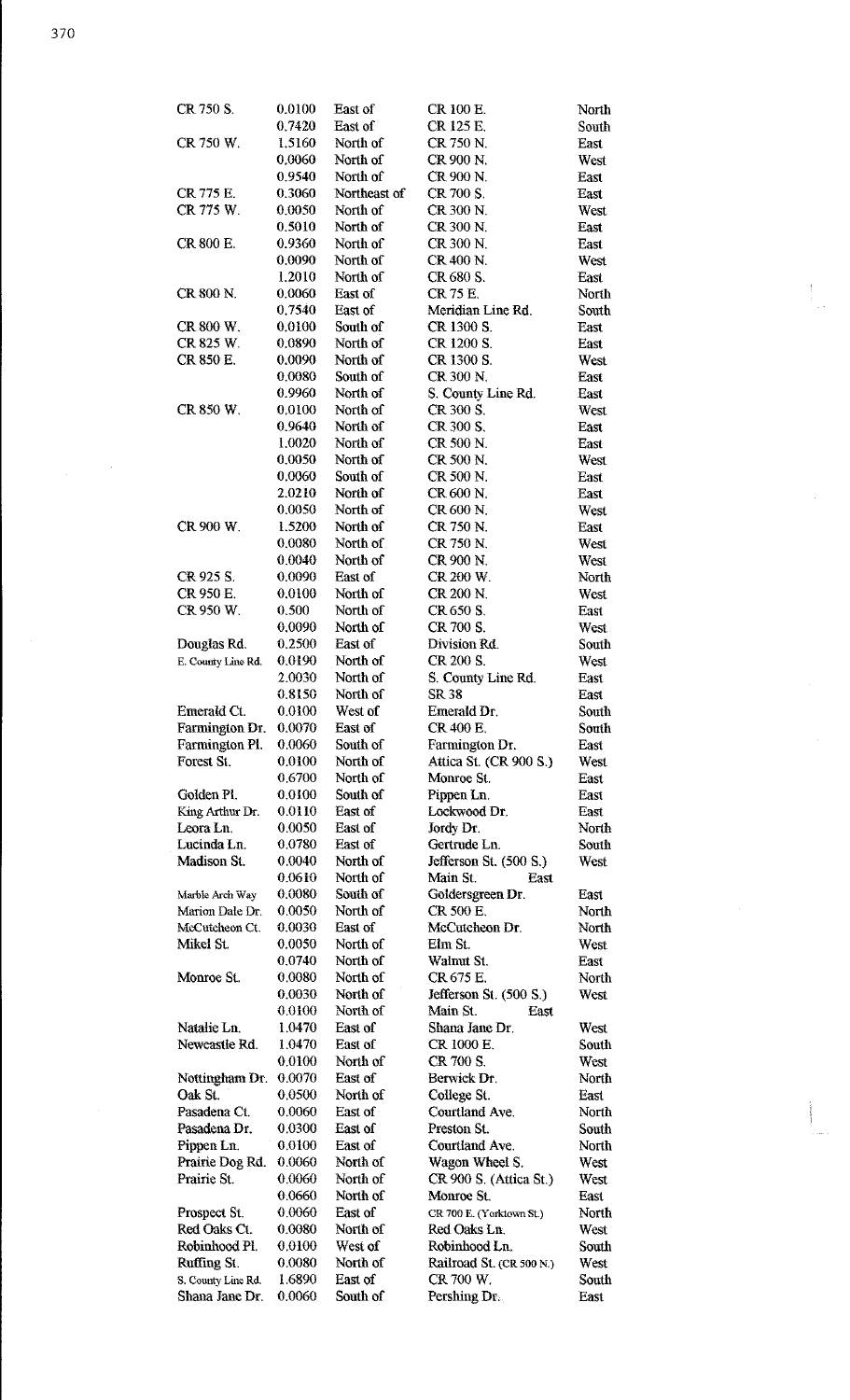| 0.0080 | East of          | Mason Dixon Dr. North  |       |
|--------|------------------|------------------------|-------|
| 0.0620 | East of          | Roundtable Ct.         | South |
| 0.0000 | NE <sub>of</sub> | CR 660 S.              | South |
| 0.0100 | South of         | Stacey Hollow Ln.      | East  |
| 0.0100 | North of         | Stacey Hollow Dr.      | West  |
| 0.0120 | North of         | Attica St. (CR 900 S.) | West  |
| 0.0070 | East of          | Summit Ln.             | North |
| 0.0070 | East of          | Hornbeam Circle E.     | North |
| 0.0380 | East of          | Hornbeam Circle W.     | South |
| 0.0070 | East of          | Hornbeam Circle W.     | North |
| 0.0070 | East of          | Hornbeam Circle W.     | North |
| 0.0070 | West of          | Hunter Rd.             | South |
| 0.0820 | East of          | Old Romney Rd.         | South |
| 0.0000 | NE of            | Coolidge Rd.           | South |
| 0.0100 | South of         | Mason Dixon Dr.        | East  |
| 0.2920 | North of         | Yale Dr.               | East  |
|        |                  |                        |       |

# **SECTION3**

i<br>Sant

 $\hat{\phi}$ 

The following road intersections with railways shall be regulated and enforced as a Stop condition as listed in SECTION 3.

## **SIGN TYPE: STOP**

|                        |                        | Distance/ |                  |                         |              |
|------------------------|------------------------|-----------|------------------|-------------------------|--------------|
| $\overline{\text{RR}}$ | Road Name              | (Miles)   | <b>Direction</b> | <b>Cross Road</b>       | Side of Road |
| <b>CSXT</b>            | Bennett Rd.            | 0.4090    | West of          | <b>SR 43</b>            | South        |
|                        |                        | 0.3920    | West of          | <b>SR 43</b>            | North        |
|                        | CR 900 N.              | 0.3530    | East of          | CR 275 E.               | South        |
| KB&S                   | CR 200 N./             |           |                  |                         |              |
|                        | (Lindbergh Rd.) 0.2270 |           | East of          | Klondike Rd.(CR 300 W.) | North        |
|                        |                        | 0.2150    | East of          | Klondike Rd.(CR 300 W.) | South        |
|                        | CR 250 N.              | 0.8390    | East of          | CR 400 W.               | South        |
|                        |                        | 0.8610    | East of          | CR 400 W.               | North        |
|                        | CR 475 W.              | 0.8170    | North of         | Jackson Hwy.            | East         |
|                        |                        | 0.8280    | North of         | Jackson Hwy.            | West         |
| KB8:S                  | CR 800 W.              | 0.3450    | North of         | CR 400 N                | East         |
|                        |                        | 0.3500    | North of         | CR 400 N.               | West         |
| N&S                    | Adams Rd.              | 0.1310    | Southeast of     | SR 38                   | South        |
|                        |                        | 0.1480    | Southeast of     | SR 38                   | North        |
|                        | Beck Ln.               | 0.1240    | East of          | CR 50 E.                | North        |
|                        |                        | 0.1200    | East of          | CR 50 E.                | South        |
|                        | Burton Rd.             | 0.4070    | South of         | Turner Rd.              | West         |
|                        |                        | 0.4130    | South of         | Turner Rd.              | East         |
|                        | CR 1000 E.             | 0.3120    | North of         | CR 600 N.               | East         |
|                        |                        | 0.3150    | North of         | CR 600 N                | West         |
|                        | CR 1075 E.             | 0.5680    | North of         | CR 500 S.               | West         |
|                        |                        | 0.5600    | North of         | CR 500 S.               | East         |
|                        | CR 400 S.              | 0.3600    | East of          | CR 575 W.               | South        |
|                        |                        | 0.3930    | East of          | CR 575 W.               | North        |
|                        | CR 50 E.               | 0.0690    | North of         | Beck Ln.                | East         |
|                        |                        | 0.0940    | North of         | Beck Ln.                | West         |
|                        | CR 500 E.              | 0.3970    | North of         | CR 300 N.               | East         |
|                        |                        | 0.4090    | North of         | CR 300 N.               | West         |
|                        |                        | 0.4500    | North of         | CR 350 S.               | West         |
|                        |                        | 0.0360    | North of         | Newcastle Rd.           | West         |
|                        | CR 500 W.              | 0.0700    | North of         | SR 25                   | East         |
|                        |                        | 0.0790    | North of         | SR 25                   | West         |
|                        | CR 600 N.              | 0.6360    | East of          | CR 900 E.               | North        |
|                        |                        | 0.6200    | East of          | CR 900 E.               | South        |
|                        | CR 625 E.              | 0.1890    | North of         | CR 400 N.               | East         |
|                        |                        | 0.1920    | North of         | CR 400 N.               | West         |
|                        | CR 700 N.              | 0.2000    | East of          | CR 1000 E.              | North        |
|                        |                        | 0.1900    | East of          | CR 1000 E.              | South        |
|                        | CR 800 N.              | 0.4290    | East of          | CR 1000 E.              | South        |
|                        |                        | 0.5150    | East of          | CR 1000 E.              | North        |
|                        | CR 900 N.              | 0.7220    | East of          | SR 25                   | North        |
|                        |                        | 0.6990    | East of          | SR 25                   | South        |
|                        | CR 950 N.              | 0.7220    | East of          | SR 25                   | North        |
|                        |                        | 0.6990    | East of          | SR 25                   | South        |

 $\mathcal{A}_{\mathcal{A}}$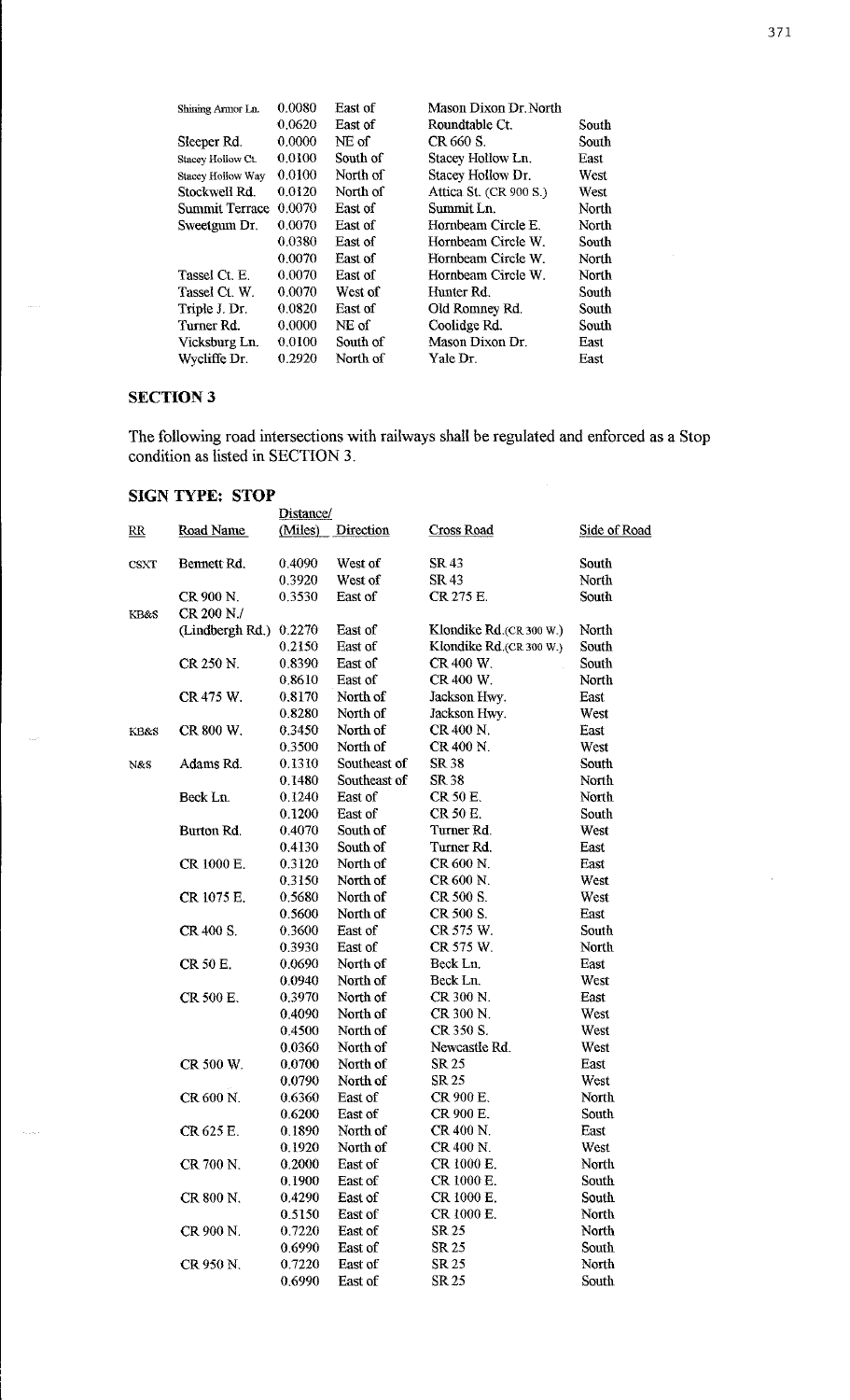| Newcastle Rd. | 1.3000 | North of | CR 450 S   |
|---------------|--------|----------|------------|
| Turner Rd.    | 0.7700 | East of  | Burton Rd. |
|               | 0.7430 | East of  | Burton Rd. |

#### **SECTION4**

All intersections of County roads with State or U.S. highways are marked for Stop and Yield by the Indiana Department of Transportation and are not within the jurisdiction of the County of Tippecanoe and this ordinance.

### **SECTION 5**

The Tippecanoe County Highway Department is hereby directed to maintain Stop or Yield signs for traffic control on County highways in confonnity with the traffic control plan embodied in this ordinance, as directed by SECTIONS 1,2 & 3 above.

### **SECTION 6**

All prior ordinances governing installation of regulatory signs or similar matters heretofore enacted by the Commissioners of Tippecanoe County that are not one of the following: 91-29-CM, 94-09-CM, 95-03-CM, 95-04-CM, 95-05-CM and 95-42-CM are hereby repealed and all ordinances or parts of ordinances in conflict with the provisions of this ordinance are hereby repealed; this ordinance supersedes any and all existing prior ordinances governing installation of regulatory signs on County roads in Tippecanoe County.

**AND BE IT FURTHER ORDAINED** that said regulatory signs at the above listed County roads shall become effective **Jannary 1, 1996.** 

### **FIRST READING:**

**Adopted and approved** on first reading by the Board of Commissioners of the County of Tippecanoe on this **20th** day of **November, 1995.** 

**VOTE:** 

**YES** 

**YES** 

BOARD OF COMMISSIONERS OF THE COUNTY OF TIPPECANOE, INDIANA

East North South

Nola L'Gentry, President

 $M^*$  Jenny, resnem

illiam **D.** Haan, Vice President

Gene Jones, Member

**YES**  Attest: Michael, Auditor Bett